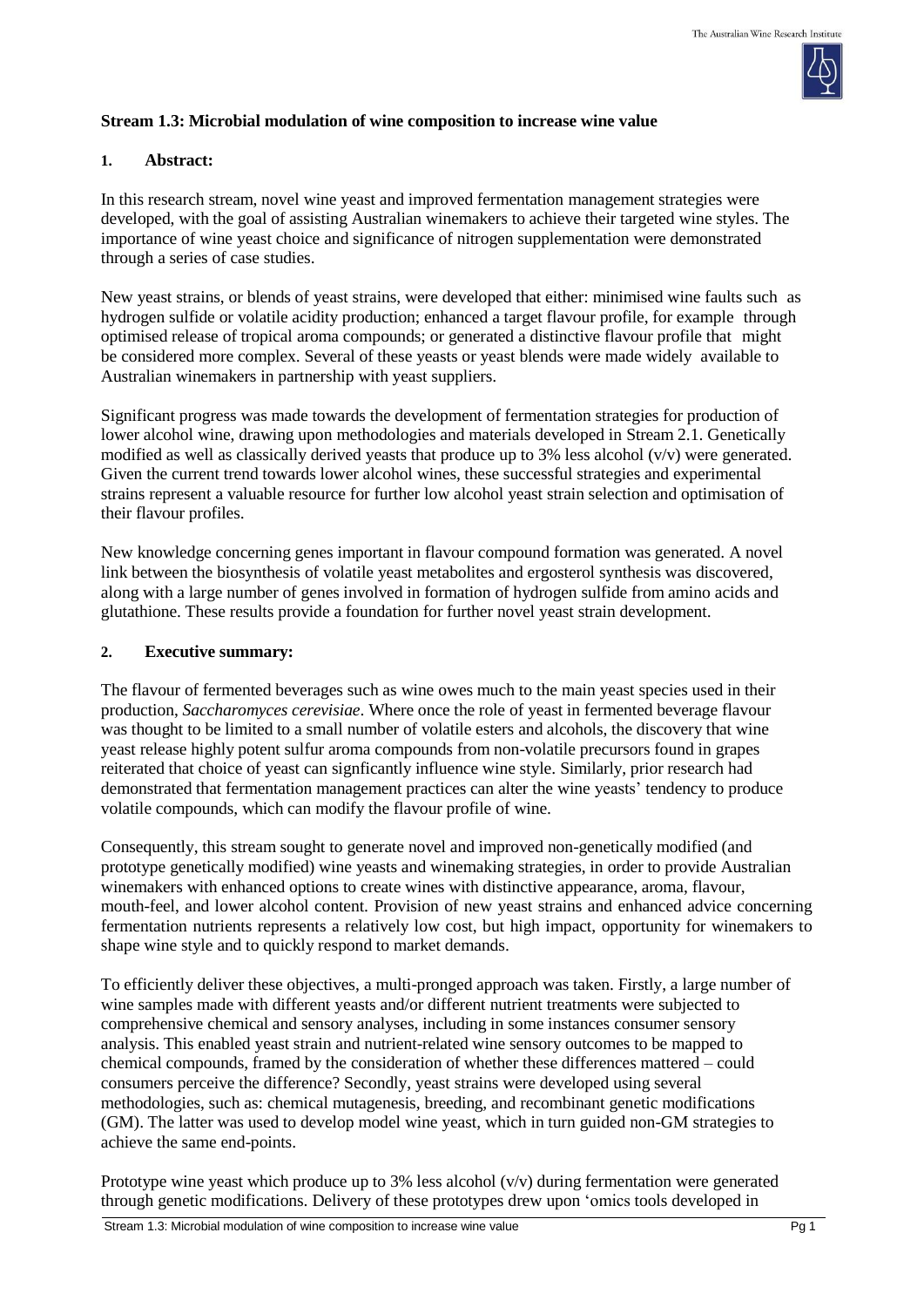

Stream 2.1, accompanied by an Australia-wide collaboration focused on the study of wine fermentation as a holistic 'system' – in other words 'systems biology'. In this approach, many components of a system are studied simultaneously, rather than using traditional reductionist approaches where a component is analysed in isolation. Notably, this systems biology approach led to the identification of complex pathways and regulatory elements which allowed partial redirection of yeast metabolism 'away' from ethanol production.

A range of non-GM wine yeast were subsequently generated which produce between 1% and 3% less alcohol (v/v). At this stage, these experimental yeasts produce higher levels of some undesirable flavours and require further optimisation, or development, in parallel with technologies that minimise the impact of those undesirable flavours.

Genetic modification also served to deliver new knowledge of how wine yeast produce flavour compounds. Specifically, a novel link was discovered between the biosynthetic pathways of yeast sterols and production of esters, alcohols and volatile fatty acids. Drawing upon yeast deletion libraries, the AWRI Culture Collection, and 'systems biology' approaches described above, many new genes involved in hydrogen sulfide formation and regulation could be identified. Some overlap was found between hydrogen sulfide formation and release of volatile sulfur compounds associated with tropical flavours such as 'passion-fruit' from their non-volatile grape-derived precursors.

Novel industry-ready wine yeasts were developed that: produced less hydrogen sulfide; produced less volatile acidity; produced higher concentrations of some esters; and yielded wines with more diverse flavour profiles. In addition, the desirable properties of existing yeast strains were harnessed through co-inoculation to deliver enhanced sensory properties in Sauvignon Blanc.

New knowledge on how nitrogen supplementation of nitrogen deficient grape musts impacts on wine flavour profile and style was generated, despite a relatively long history of inorganic nitrogen usage (with diammonium phosphate: DAP) in wineries globally. In addition to affecting fermentation duration and hydrogen sulfide production, DAP addition significantly affected the formation of esters, alcohols, volatile fatty acids and volatile sulfur compounds; irrespective of grape variety, aroma profiles were found to vary according to yeast strain. Notably, in some cases studied, moderate supplementation unexpectedly caused specific wine yeast strains to produce higher levels of hydrogen sulfide, showing the complexity of sulfur metabolism amongst wine yeast. Excessive supplementation with DAP nitrogen but not amino acid nitrogen (organic nitrogen), as present in grapes from highly fertile sites, led to increased production of sensorial 'volatile acidity' or 'estery' taint, which was attributed to excessive ethyl acetate production. This observation provides a rationale for occurrence of ester taint in finished wine which can result from excessive use of DAP in rescue of stuck ferments. Proprietary nutrient preparations generally had more subtle impacts on production of aroma compounds, including hydrogen sulfide, due to their relatively low nitrogen content. Taken together, and considering the sensory impact and economic cost of nitrogen supplementation versus the risk of sluggish fermentations, a case for grape must nitrogen measurement and guided nitrogen supplementation was made.

The outcomes of this stream were embodied in a range of commercially available yeast strains, and the broad communication to industry through all available means. Of particular note is the production of the low-alcohol fact sheet, which summarises a range of strategies, and particularly their combination, for production of lower alcohol wines.

Additional value will be derived beyond the completion of this stream as learnings are adapted and and adopted. Some of the knowledge generated will be drawn upon in future yeast strain development activities, or could be packaged together to provide winemakers with multiple options to achieve particular style-related outcomes, such as reducing levels of volatile acidity.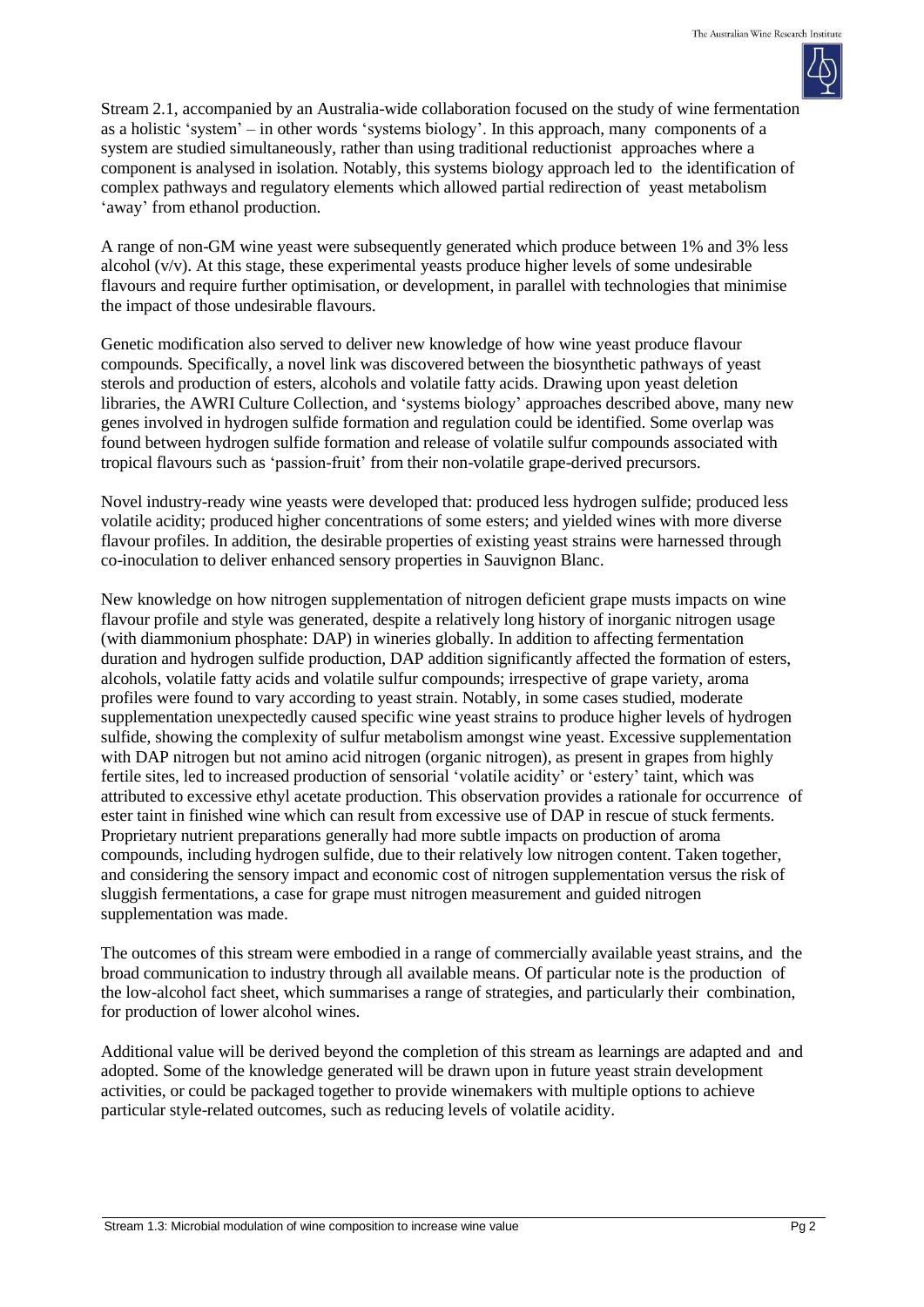| <b>Affiliation</b>                          | Area of support/contribution                                                                                                                                                                                                                                           |  |  |
|---------------------------------------------|------------------------------------------------------------------------------------------------------------------------------------------------------------------------------------------------------------------------------------------------------------------------|--|--|
| <b>Flinders University</b>                  | Expression of CS-lyase proteins and their                                                                                                                                                                                                                              |  |  |
|                                             | characterisation                                                                                                                                                                                                                                                       |  |  |
| University of Western Sydney                | Alternative pathways for yeast formation of $H_2S$                                                                                                                                                                                                                     |  |  |
| <b>Affiliation</b>                          | Area of support/contribution                                                                                                                                                                                                                                           |  |  |
| Laffort Australia                           | Alternative pathways for yeast formation of $H_2S$                                                                                                                                                                                                                     |  |  |
| <b>AB</b> Mauri                             | Development and commercialisation of novel yeast                                                                                                                                                                                                                       |  |  |
| Universidad San Sebastian                   | Expression of genes responsible for the formation of<br>flavour active compounds                                                                                                                                                                                       |  |  |
| Bioplatforms Australia Ltd                  | Funding for Wine Yeasts Systems Biology initiative                                                                                                                                                                                                                     |  |  |
| Macquarie University                        | Proteomics support through Wine Yeasts Systems<br><b>Biology initiative</b>                                                                                                                                                                                            |  |  |
| Australian Proteome Analysis Facility       | Proteomics support for the Wine Yeasts Systems<br><b>Biology initiative</b>                                                                                                                                                                                            |  |  |
| University of Melbourne                     | Metabolomics support through Wine Yeast Systems<br><b>Biology</b> initiative                                                                                                                                                                                           |  |  |
| University of New South Wales               | Informatics support for Wine Yeast Systems Biology<br>initiative                                                                                                                                                                                                       |  |  |
| Universidad Rovira & Virgili                | Ethanol production by non-Saccharomyces yeast<br>strains                                                                                                                                                                                                               |  |  |
| Queensland University                       | Fluxomics and mathematical modelling of wine<br>fermentations                                                                                                                                                                                                          |  |  |
| <b>Stellenbosch University</b>              | Development of GM low ethanol wine yeasts                                                                                                                                                                                                                              |  |  |
| <b>Australian Genome Research Facility</b>  | Provision of genomic and transcriptomic sequencing                                                                                                                                                                                                                     |  |  |
| Cool Climate Oenology and Viticulture       | Fermentation trials of low acetic acid-producing                                                                                                                                                                                                                       |  |  |
| Institute, Brock University, St Catharines  | S. cerevisiae x S. bayanus hybrids                                                                                                                                                                                                                                     |  |  |
| The Yalumba Wine Company                    | Hybrid yeast wine trials in different grape varietals                                                                                                                                                                                                                  |  |  |
| Oliver's Taranga Vineyards                  | Hybrid yeast wine trials in different grape varietals                                                                                                                                                                                                                  |  |  |
| <b>Frogmore Creek Wines</b>                 | Cool climate Pinot Noir hybrid yeast wine trials                                                                                                                                                                                                                       |  |  |
| <b>Barwick Estates</b>                      | Pinot Noir trials using hybrid wine yeast                                                                                                                                                                                                                              |  |  |
| Department of Genetics, Stanford University | Ultra-high throughput sequencing to identify<br>differences in genomic expression of Saccharomyces<br>interspecific hybrids; Genomic analysis of<br>Saccharomyces interspecific hybrids; DNA chip-<br>based genomic analysis of Saccharomyces<br>interspecific hybrids |  |  |
| <b>Tscharke Wines</b>                       | Winemaking trials                                                                                                                                                                                                                                                      |  |  |
| Victoria University                         | Yeast ethanol-stress tolerance                                                                                                                                                                                                                                         |  |  |
| China Agricultural University               | Variation in wine yeast tolerance to low pH must                                                                                                                                                                                                                       |  |  |
| <b>Orlando Wines</b>                        | Characterisation of wild ferments; Provision of low<br>YAN grapes                                                                                                                                                                                                      |  |  |

### **3. Background:**

This stream sought to generate novel and improved non-genetically modified (and prototype genetically modified) wine yeasts and winemaking strategies, in order to provide Australian winemakers with enhanced options to meet the demands of an ever-changing, wide diversity of consumer preferences for appearance, aroma, flavour, mouth-feel, and alcohol content in wine.

Previous work at the AWRI and other research organisations had shown that choice of yeast and fermentation processes affect the composition of wine in a significant way, impacting not only on ethanol content but also on wine style. Thus, microorganisms and fermentation processes provide readily available approaches for modulating wine sensory attributes, even within a given variety and without the need for major changes in processing hardware. Furthermore, the well known suboptimal nutrient content of grapes provides the opportunity to evaluate the impacts on wine style of nutritional supplements, which are normally used for enhancing production efficiency.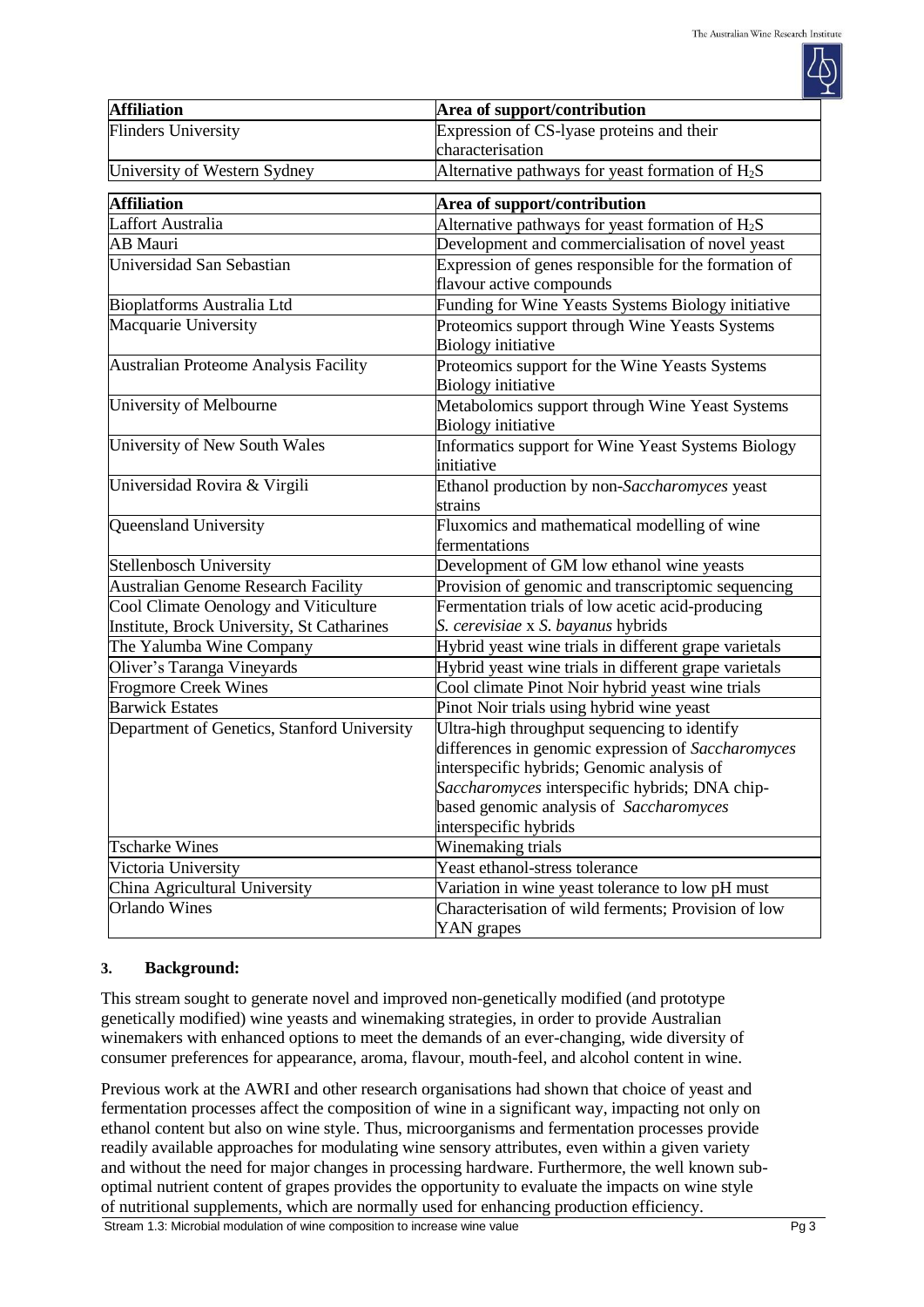Development of novel non-genetically modified (non-GM) yeast strains for immediate adoption by industry, provided winemakers' with options to diversify their wine styles, or meet target specifications. At the same time, genetically modified yeasts were generated, largely to enhance knowledge; genetically modified yeasts will only be made available to the industry if and when regulatory requirements are met and consumer opinion and industry policy are accepting of genetically modified organisms.

The expected outcomes of this stream were:

- Delivery of novel wine yeast strains that produce lower levels of ethanol than existing wine yeasts.
- Delivery of novel wine yeast strains that impart diverse and improved sensory attributes to wine.
- Delivery of novel inoculation strategies and optimised nutrient management for increasing the diversity of wine composition and sensory attributes.
- Risk factors for suboptimal fermentation identified and strategies for risk management developed and communicated to industry (introduced in July 2011).

### **4. Stream objectives:**

The objectives for this stream, as listed in the 7-year funding agreement were to provide winemakers with:

- novel yeast strains that enhance product differentiation to enable the delivery of wines that meet consumer preferences; and
- new knowledge on how to manage yeast in wine fermentations to produce wines of high consumer preference.

Changes to this stream were implemented in July 2011 to finalise, ahead of schedule, research into management of fermentation nutrients to meet wine composition and sensory specification. In its place, combined with resources previously assigned to generation of robust non-GM yeast strains (Stream 2.1), new outputs and milestones were established. This shifted the focus onto understanding the impact of interactions between yeast strains and grape juice/must composition on fermentation performance and wine style.

# **5. Methodology:**

Delivery of both stream objectives was heavily reliant upon capacity to relate chemical composition of wines made using different yeast strains and/or nutrient treatments, to sensory profiles and ultimately consumer preferences. A large number of winemaking trials were performed, ranging from laboratoryscale and replicated small-lot winemaking (in conjunction with Provisor and WIC Winemaking Services), through to several thousand litre commercial-scale fermentations conducted by collaborating wineries. Depending upon the objectives of the specific winemaking trial, chemical composition of wines were assessed in collaboration with Streams 1.1 and 1.2, or through Metabolomics Australia's AWRI node. Formal sensory studies were conducted through Stream 3.1 utilising replicated small-lot wines. Consumer sensory studies were performed (Stream 3.1) using a small number of these sample sets, in order to assess whether yeast strain impacts were sufficient to affect consumer preferences. Critical aspects of new analytical chemistry and sensory methodologies are described in the relevant stream reports.

Correlations between sensory attributes and chemical composition of these experimental wines (cf. above) provided guidance for targeted yeast strain development activities. For example, early results concerning strain impact on Sauvignon Blanc flavour, combined with winemaker's observations, highlighted that yeast strains commonly used to make Sauvignon Blanc in Australia were not unlocking the full flavour potential available in grape musts. Furthermore, Sauvignon Blanc from New Zealand was increasing in popularity with consumers at the time, emphasising the need for Australian winemakers to boost the aromatic intensity of their wines.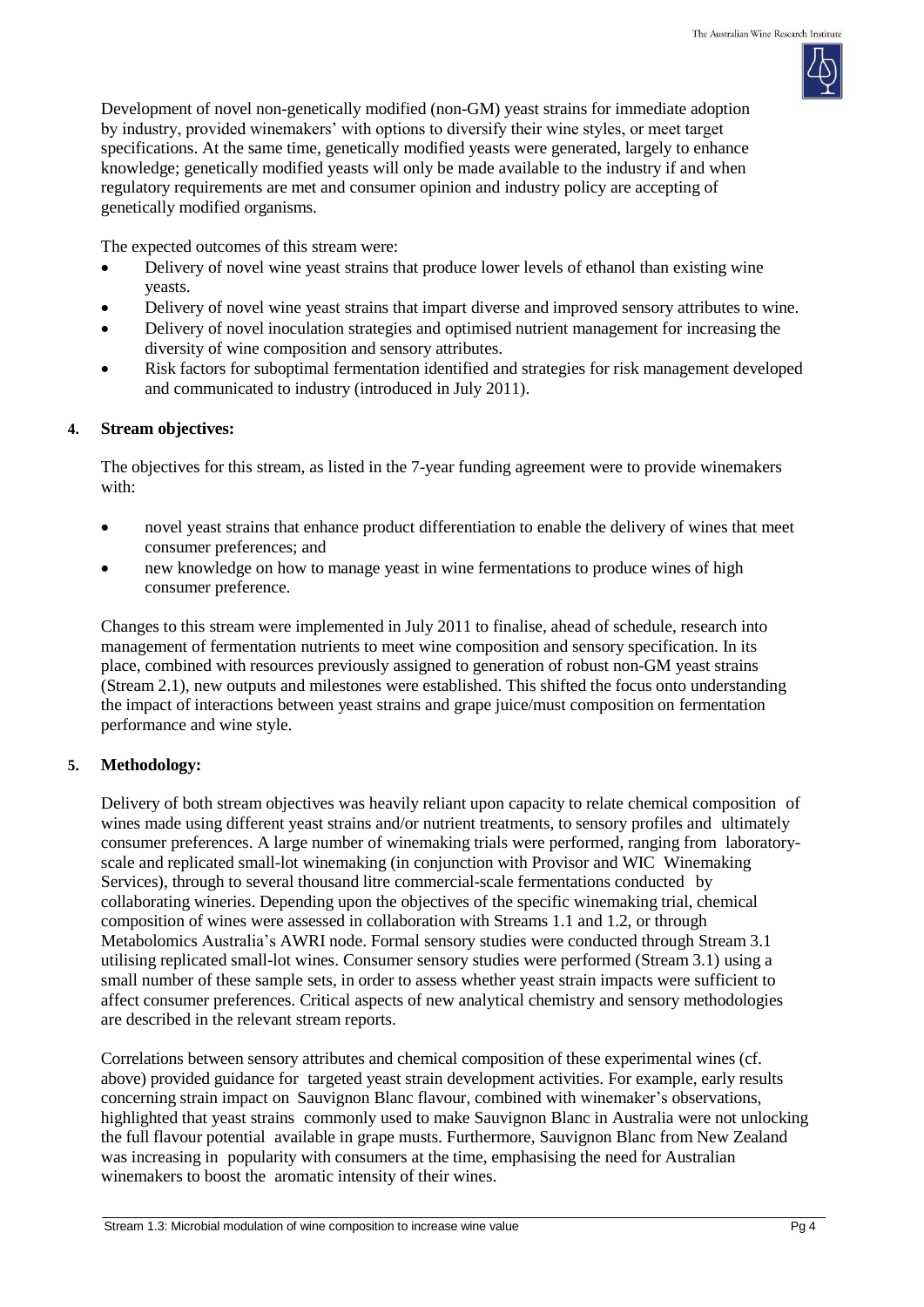

Further guidance in targeted yeast strain development activities was gained through systems biology and 'omics experimental approaches, including the wine yeast gene deletion library, described in Stream 2.1. Systems biology<sup>1</sup> was applied to generate detailed knowledge of wine yeast central carbon metabolism. Transcriptomics<sup>2</sup> was used to generate candidate genes involved in flavour compound formation for further investigation, harnessing gene deletion strains provided by Stream 2.1.

Targeted yeast strain development then proceeded along parallel lines to deliver novel genetically modified strains, as well as industry-ready non-GM solutions. The method by which most GM strains were constructed involved two steps, whereby the modification was introduced into the yeast chromosome and then extraneous DNA (including antibiotic markers) were removed. This 'clean' form of genetic modification yielded, where relevant, 'self-cloned' yeast strains that contained only DNA originating from the wine yeast *S. cerevisiae* – such 'self-cloned' GM strains are likely to be the first considered acceptable for use by the Australian industry, and in some regions of the world are not classified as GM organisms.

Development of non-GM strains was guided by successful GM implementation of strategies to achieve a given target, i.e. manipulation of gene x resulted in the desired yeast characteristics and therefore all scientific literature relating to gene x was examined to identify selective pressure that would allow isolation of variants carrying a similar variation. This was particularly relevant in efforts to develop non-GM low-ethanol producing strains.

The techniques used to generate non-GM yeast strains with targeted characteristics included: random chemical mutagenesis; clonal selection from non-mutagenised yeast populations; adaptive evolution; and classical breeding. The choice of technique in each case depended upon the particular target, extent of available genetic or biochemical knowledge, and availability of yeast strains displaying natural variation for the target characteristic. Successful strain development required appropriate design of selective conditions to favour variants with the characteristics sought, or development of highthroughput screening methodologies suitable for sifting through large numbers of candidate cells generated.

This was particularly so for the development of interspecies hybrid strains for the purpose of differentiating wine style. The rationale behind this component of the stream was that introduction of new *Saccharomyces* genomes (from species not normally part of fermentation ecology), through hybridisation with *S. cerevisiae* wine strains, retained the unique fermentation properties of *S. cerevisiae* and provided completely novel strains carrying within their new genomes greater genetic diversity than exists between humans and mice. Once generated, novel hybrids required extensive molecular validation and exploration of potential winemaking applications, the latter generally achieved through collaboration with Australian winemakers.

# **6. Results and discussion:**

## **Provide winemakers with novel yeast strains that enhance product differentiation to enable the delivery of wines that meet consumer preferences**

Some winemakers just want a yeast that 'gets the job done' – and use the same strain for all wine styles, while others use different strains for different styles. Nonetheless, prior to this research, the impact of yeast strain on wine style was not widely recognised in industry, and the importance of yeast strain choice on wine flavour was underestimated.

To generate suitable demonstration case studies, small-lot replicated winemaking trials were conducted throughout the project . Early results showed that some yeast strains can accentuate varietal characters in Sauvignon Blanc (Swiegers et al. 2009), enhancing wine quality as perceived by winemakers. A follow-up study, where chemical composition and sensory profiles of Sauvignon Blanc wines made

<sup>1</sup>The integration of experimental datasets across multiple 'omics platforms to gain as holistic an understanding of the biological system as possible. 2 The study of all RNA 'messages' activated by an organism under the conditions being studied.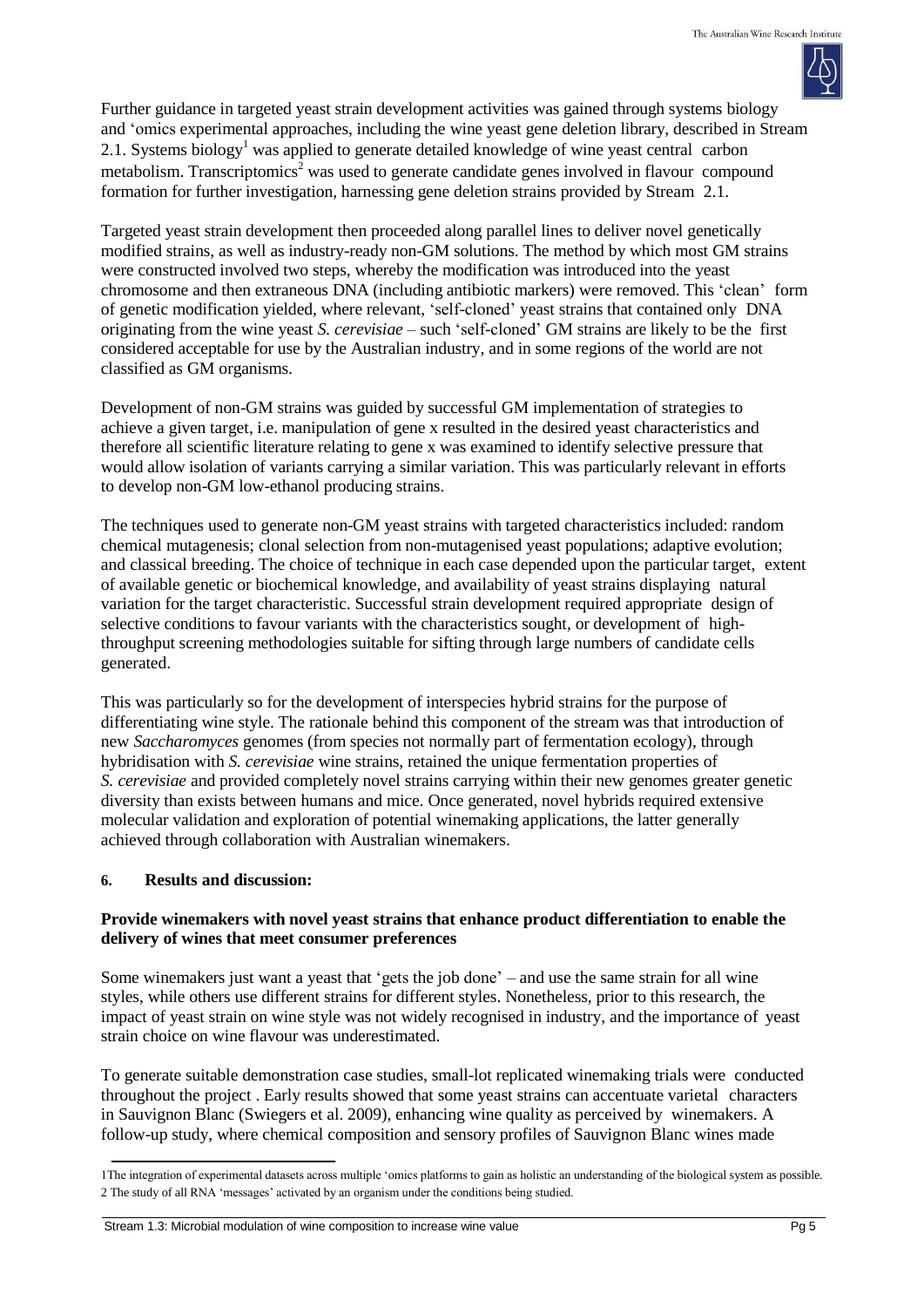

with different yeast strains were determined three years post-bottling, debunked the perception that yeast impact is short lived (King et al. 2010a, 2011a). In both young and aged Sauvignon Blanc wine, polyfunctional thiols played a critical role in determining sensory characteristics (King et al. 2010a, 2011a). Sensory differences in Chardonnay wines fermented with different yeast strains were also influenced by these tropical thiols, along with the relative production of esters, higher alcohols and volatile fatty acids (Curtin et al. 2009, Curtin et al. 2011b, a), and these differences were sufficient to impact upon consumer preferences. Interestingly, the most preferred wine from these trials was made using a blended yeast product incorporating non-*Saccharomyces* yeast species, and the overall balance of volatiles gave it a reasonable approximation of a 'wild' fermentation.

In collaboration with Stream 1.2, a preliminary study of yeast strain impact on quality indicators in Shiraz demonstrated that choice of yeast results in markedly different tannin composition and concentration – sufficient to potentially influence wine quality gradings (Holt et al. 2013).

### *Fundamental knowledge of yeast genes involved in flavour compound formation*

The benchmarking studies emphasised that there is no single 'perfect' wine yeast strain. For example, the highest thiol-producing strain in the Sauvignon Blanc study (Swiegers et al. 2009) also led to the highest concentration in volatile acidity (VA). Hence, knowledge of yeast genes involved in formation of a broad range of flavour compounds was required to underpin novel strain development, with the goal of being able to optimise more than one trait.

The expression levels of ten candidate genes, previously identified as encoding key enzymes potentially involved in higher alcohol and ester formation, were determined during fermentation at different temperatures – a known modulator of flavour compound production (Molina et al. 2009). While temperature was shown to affect expression of these genes (Molina et al. 2007), no clear correlations could be observed between the expression of candidate genes and altered flavour profiles. Consequently, a more holistic approach was taken, where the transcriptomes of two wine yeast, which differed in their capacity to release and produce volatile aroma compounds, were compared to generate a list of ~100 genes for further study. Genes from this extended list were prioritised according to magnitude of differential expression, and 20 experimental yeast strains with single gene deletions were screened for effects on polyfunctional thiol and ester formation.Through this approach, a novel link was discovered among three genes (*ERG3, ERG5* and *ERG6*) encoding ergosterol biosynthetic pathway enzymes and formation of esters, higher alcohols, and volatile fatty acids (Kievit et al. 2010).

Novel yeast genes involved in polyfunctional thiol formation were also sought. A carbon-sulfur (CS) lyase enzyme from *S. cerevisiae* was purified and shown to have *in-vitro* activity against cysteine conjugate precursors for polyfunctional thiols 3MH and 4MMP (Holt et al. 2011, Holt et al. 2012). The gene encoding this protein, *STR3*, when expressed in a commercial wine yeast, enhanced release of 3MH during wine fermentation (Holt et al. 2011, Holt et al. 2012). At this stage, concurrent work at the AWRI (Stream 1.1) provided evidence that other thiol precursors are present in grape must, with the glutathionated forms possibly more abundant than cysteine conjugates (Capone et al. 2010). Release of 3MH from glutathionylated-3MH by wine yeast was demonstrated (Winter et al. 2011a), and the involvement of additional precursor degradation steps inferred. A novel high-throughput methodology for  $H_2S$  detection was developed (Winter and Curtin, 2012) and strains from the laboratory yeast and wine yeast gene deletion libraries (Stream 2.1) were screened. A central role of the vacuole in S-compound metabolism was identified (Winter, G. 2012).

## *Development of non-GM yeast strains and novel co-inoculation strategies*

Efforts to develop new industry-ready yeast strains utilised breeding and mutagenesis strategies, the latter guided by knowledge of yeast genes important to the production of some flavour compounds. Mutagenesis was used to isolate variants of the widely-used commercial wine yeast strain Maurivin PDM which produced negligible amounts of hydrogen sulfide during fermentation (Cordente et al. 2009, 2011). These strains carried novel mutations in genes known to mediate the formation of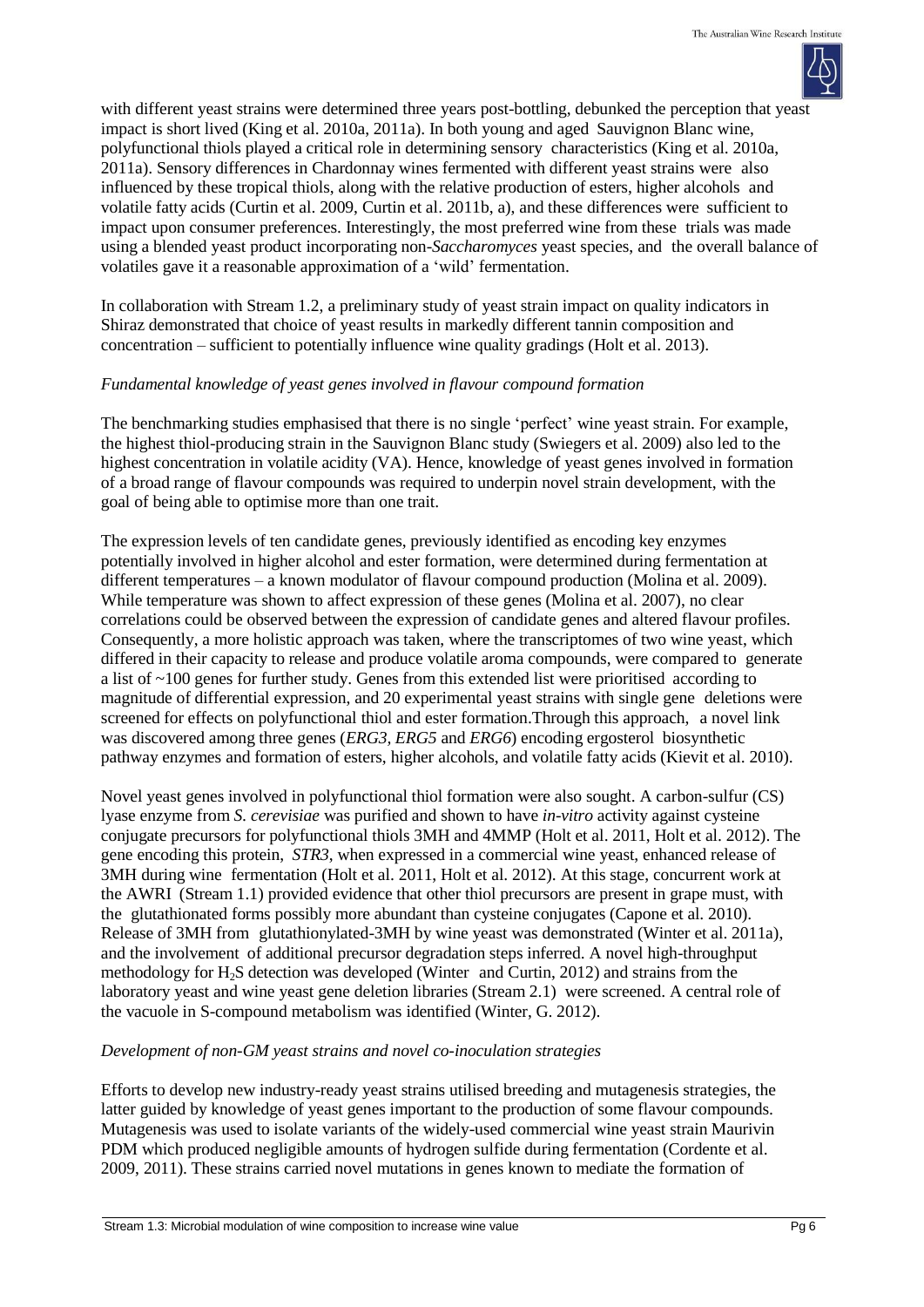

hfydrogen sulfide. A similar approach was used to obtain PDM mutants that produced less volatile acidity, whereby a novel link between the transcription factor *YAP1* and acetic acid production was discovered (Cordente et al. 2012a).

Classical yeast breeding is limited by the extent of natural genetic variation which can be drawn upon to that within a single species. The AWRI successfully developed methodologies to achieve interspecies hybridisation within the broader *Saccharomyces* clade, taking advantage of a biological process called 'rare mating', as described in Chambers et al. (2009) and Bellon (2010). This methodology was used to develop a large number of interspecies hybrids among commercial *S. cerevisiae* wine yeast strains and the species *S. paradoxus*, *S. cariocanus*, *S. kudriavzevii, S. bayanus* and *S. mikatae*. These novel strains impart diverse wine aroma and flavour profiles, including the production of volatiles not observed in concurrent *S. cerevisiae* fermentations (Bellon et al. 2011, 2013). Wines made with interspecies hybrids were presented and very well received during winemaker tastings in 'Winemaking with non-conventional yeast' workshops staged at the  $11<sup>th</sup>$  and  $12<sup>th</sup>$  Australian Wine Industry Technical Conferences held in 2007 and 2010 respectively, and a 'Taming the Pinot Noir terrior' workshop staged at the 8<sup>th</sup> International Cool Climate Symposium in 2012. In some cases, wines from hybrid yeast were judged as 'better' than equivalent wines made with industry standard yeast strains (Bellon et al. 2008). In addition to flavour diversification benefits, *S. cerevisiae* interspecific hybrids represent another option for production of wines with lower levels of volatile acidity (Bellon et al. 2013). Genome stability was evaluated during wine fermentation for one hybrid system studied. Whilst a high proportion of hybrid cells were stable throughout fermentation, some changes to genome structure occurred (Bellon et al. 2013), highlighting the need for further research in this area.

To harness full value of the research described in this stream, strategies for combining desirable traits (i.e. enhanced ester production with minimal hydrogen sulfide) were explored.

Building upon the Sauvignon Blanc benchmarking study and enhanced knowledge of genes involved in polyfunctional thiol and ester formation, co-inoculation strategies were designed to take advantage of metabolic capabilities of different yeast strains. These co-inoculations were shown to alter wine chemical composition and sensory properties in a manner consistent with consumer preferences for Sauvignon Blanc (King et al. 2008a, b, 2010b).

Successful development of novel mutants and co-inoculation strategies inspired an effort to expand sensory divergence in Chardonnay. Mutants of a commercial wine yeast, Anchor N96, were prepared by chemical mutagenesis with ethyl methanesulfonate. Strains were isolated that overproduced ethylhexanoate and hexanoic acid, or several acetate esters; sensory descriptive analysis confirmed the divergent sensory profiles – ranging from *cheese*-like to *tropical fruit* – imparted by these strains. A potential application of these strains is to use them in different ratios in co-inoculation, thus enabling generation of divergent sensory profiles whilst ensuring reliable fermentation.

Ideally, as many desirable properties as possible would be combined into a single strain through targeted breeding, as this would provide the simplest means of application by winemakers. To demonstrate this principle, methodology was developed to harness flavour-active properties of interspecies hybrids, and other oenological properties found in *S. cerevisiae* mutants, through further hybridisation (Bizaj et al. 2012). Whilst interspecies hybrids and *S. cerevisiae* mutants are each typically considered breeding 'dead-ends', novel hybrids were successfully generated. These advanced hybrids produced wines with similar volatile fingerprints as observed for their 'highflavour' interspecies hybrid parent, and produced low levels of hydrogen sulfide similar to their lowhydrogen sulfide *S. cerevisiae* mutant parent (Bizaj et al. 2012). In light of results from other research in this stream, consideration of genomic stability for these proof-of-concept newly developed [hybrid x mutant] progeny is warranted.

Knowledge of yeast strain and flavour impact generated in this stream was summarised in key reviews, book chapters, and industry articles (Cordente et.al. 2012b, Curtin et al. 2011b , a, Curtin and Cordente 2013, Swiegers and Pretorius 2007, 2008).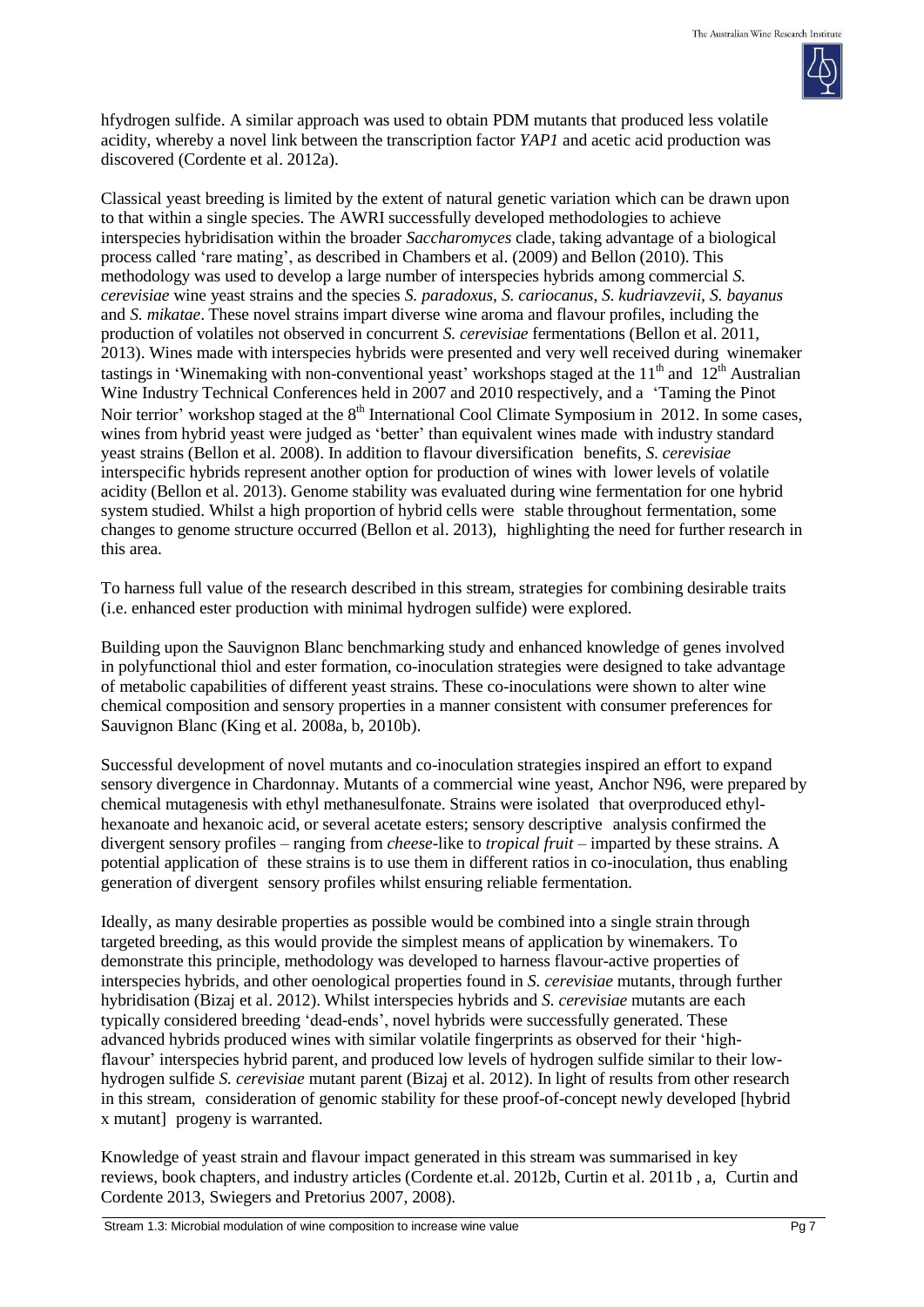

*Development of low-ethanol yeast strains and strategies to minimise alcohol levels in wine S. cerevisiae* wine yeast have evolved over millions of years to efficiently convert sugar to alcohol. Redirecting carbon to other end-points represents the 'holy grail' of wine yeast strain development – a complex task, but if achieved resultant yeast strains have the potential to revolutionise Australian winemaking.

A targeted approach drawing upon pre-existing knowledge of yeast carbon metabolism yielded a large number (60) of genetically modified wine yeast strains (Varela et al. 2012a). This work confirmed previously used modifications as effective in decreasing ethanol formation during fermentation, and ruled out as ineffective several other strategies suggested in the scientific literature. This study highlighted the need for a more systematic approach, and identified gaps in existing knowledge of wine yeast metabolism.

Drawing upon 'omics methodologies developed in Stream 2.1, a collaborative wine yeast systems biology project was initiated to address these gaps (Schmidt et al. 2012). Comparison of the wine fermentation system for previously sequenced wine yeast strain AWRI 1631 (Stream 2.1), and a version of this strain modified to produce less alcohol, revealed how wine yeast maintains a balanced redox state when carbon is directed towards glycerol rather than ethanol (Varela et al. 2010b). Further genetic modifications were introduced to minimise negative wine aroma impacts whilst decreasing ethanol concentration from 14.1% (v/v) to  $11.5\%$  (v/v).

Parallel efforts drew upon new knowledge to design non-GM approaches to the generation of lowethanol yeast strains. The methodologies available for non-GM strain development (Chambers et al. 2009), and available microbial solutions to lowering ethanol concentrations in wine (Kutyna et al. 2010) were reviewed. Adaptive evolution was utilised to enhance glycerol production by a laboratory yeast strain (Kutyna et al. 2012). Unfortunately there was no concomitant decrease in ethanol formation, thus it was decided to discontinue adaptive evolution strategies. Instead, a mutagenesis strategy, based upon successful GM low-ethanol strain development, yielded several non-GM wine yeast strains which produce up to  $3.5\%$  (v/v) less ethanol during Chardonnay fermentation. These strains produce some negative aromas, however, and require further optimisation. In an additional non-GM approach, screening of 50 non-*Saccharomyces* yeast species from the AWRI Culture Collection (Stream 2.1) revealed a strain that, when used in sequential inoculation with an *S. cerevisiae* wine yeast, yields an approximate 1% (v/v) decrease in final wine ethanol levels (Contreras, et al., 2013).

An AWRI Fact Sheet was developed that summarised opportunities for grapegrowers and winemakers to adjust alcohol concentration of wine using a range of approaches. Emphasis was placed upon the potential for combinatorial strategies to yield higher quality low-ethanol wines, and the need to understand the impact of decisions made across the value chain. For example, a collaborative sequential-harvest study (Stream 1.2) confirmed that early harvest delivered wines that contain less alcohol, at the cost of lower production of key yeast flavour compounds (Bindon et al. 2013 ). Unexpectedly, the mid-harvest wines that contained up to 2% less alcohol  $(v/v)$  were preferred by consumers. Recommendations contained in the Fact Sheet were also made available to Australian winemakers through industry publications (Coulter et al. 2010, Varela et al. 2010a, Stockley et al. 2011).

## **Provide winemakers with new knowledge on how to manage yeast in wine fermentations to produce wines of high consumer preference**

A longstanding practice in the Australian wine industry has been supplementation of nitrogendeficient grape musts with inorganic nitrogen, in the form of diammonium phosphate (DAP). Previous research had shown DAP supplementation improves fermentation rate and can be used as a tool to modulate hydrogen sulfide formation. However, the broader impact of DAP on wine style had not been examined nor had the implications of excess DAP additions to non-deficient musts.

The impact of DAP supplementation on non-volatile wine chemical composition was demonstrated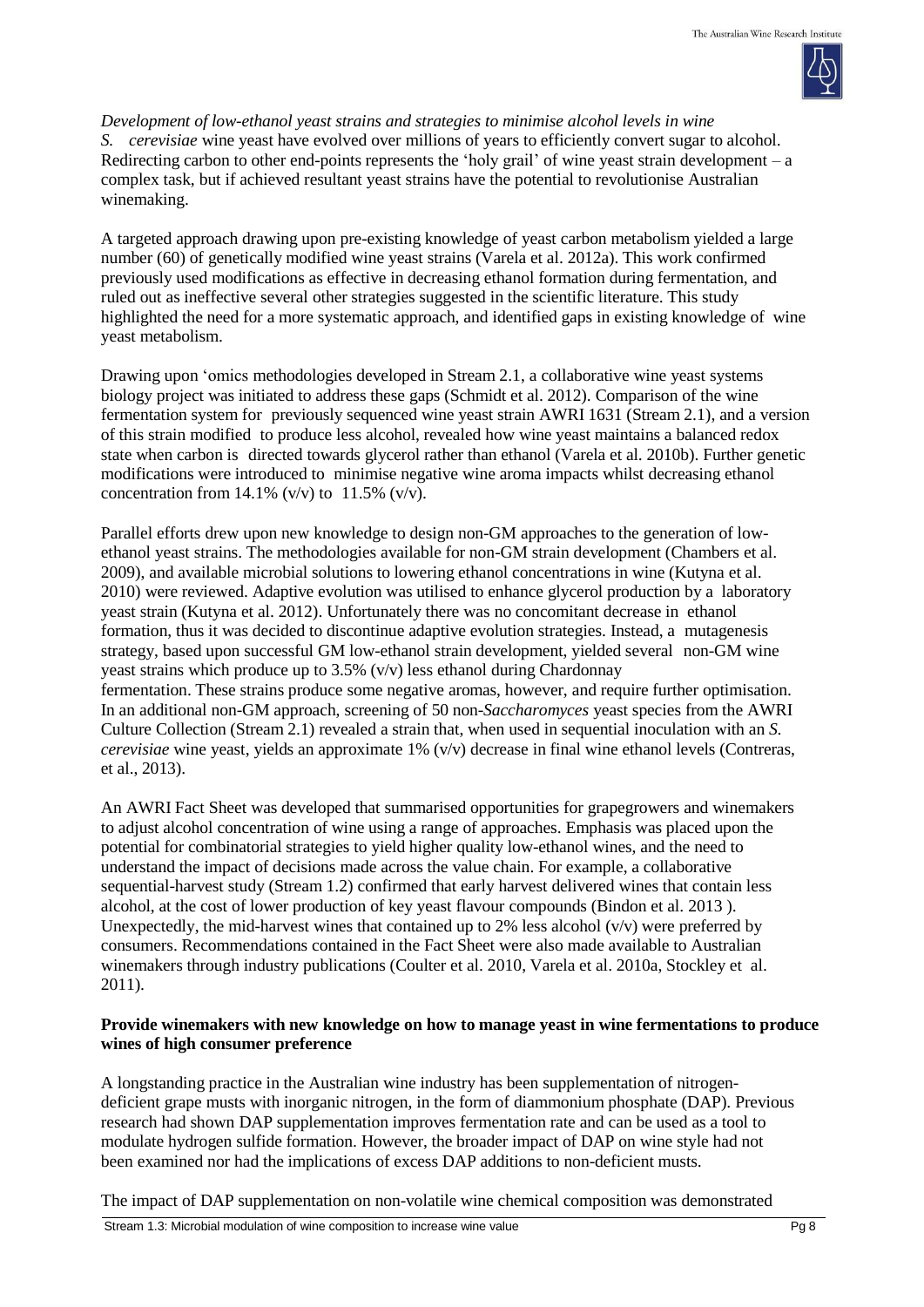

across several fermentation studies in model juice (white: Chardonnay and Albariño and red: Shiraz) (Henschke et al. 2012a, 2012b, Torrea et al. 2011, Ugliano et al. 2007, Ugliano and Henschke 2008d, Ugliano et al. 2008b, Vilanova et al. 2007, 2012, 2013). Matrix and yeast strain dependencies were evident; for example DAP increased the formation of glycerol in some studies, but decreased it in others. It was evident that DAP caused one yeast strain to produce more glycerol and another strain to produce less, when a range of nitrogen concentrations were used in one juice (Vilanova et al. 2007). For the first time, nitrogen supplementation during fermentation was shown to impact red wine colour – leading to higher concentrations of the key anthocyanin malvidin-3 glucoside – and increased color intensity in DAP-supplemented fermentations (Ugliano et al. 2008b, Ugliano et al. 2008c).

The broader impact of DAP on wine style was comprehensively demonstrated by:

- profiling of yeast-produced volatile fermentation products (Carrau et al. 2008, Henschke et al. 2012b, Torrea et al. 2011, Ugliano et al. 2007, 2008b, Ugliano and Henschke 2008d, Vilanova et al. 2007, 2012);
- yeast-produced volatile sulfur compounds (Henschke et al. 2012b, Ugliano et al. 2007, Ugliano and Henschke 2008d, 2010c, Ugliano et al. 2009a, 2010a, b, 2012, Winter et al. 2011b);
- grape-derived varietal flavour compounds (Ugliano et al. 2008b, Vilanova et al. 2012); and
- through parallel sensory studies (Torrea et al. 2011, Ugliano 2010b).

Matrix dependencies were again evident, for example grape-derived terpenes and norisoprenoids were unaffected by DAP in red wine fermentations (Ugliano et al. 2008b), but their concentrations in white wine differed significantly in response to DAP (Vilanova et al. 2012).

DAP supplementation significantly affected the sensory profile of red and white wines (Curtin et al. 2011a, Henschke et al. 2012b, Ugliano et al. 2007, Ugliano and Henschke 2008d, Ugliano et al. 2010b; Torrea et al. 2011). Wines made by fermenting unsupplemented low nitrogen musts exhibited complex aroma profiles, whereas moderate nitrogen additions yielded wines with more intense estery, fruity and floral profiles. High nitrogen wines were dominated by 'solvent' characters caused by over-production of ethyl acetate. Correlations were made between sensory profiles and volatile flavour compound concentrations for red wines made with different yeast species and nitrogen additions. These results inferred that 'red fruit'/'dark fruit'/'confectionary' characters were associated with esters and volatile sulfur compounds (Ugliano et al. 2010b).

The long-standing notion that DAP supplementation is a tool for minimising hydrogen sulfide formation was re-visited. Regulation of hydrogen sulfide production by DAP was found to be highly strain dependent and, unexpectedly, in some cases moderate additions of DAP stimulated hydrogen sulfide formation (Ugliano et al. 2009a, b, c, 2010a, b). It has also been assumed that hydrogen sulfide measured in the head-space during fermentation is indicative of eventual levels in finished wine. Results from this work demonstrated that hydrogen sulfide production during fermentation is poorly correlated with residual hydrogen sulfide content in wine (Ugliano et al. 2009a, b, c; 2010b). Early production of hydrogen sulfide did not necessarily produce residual hydrogen sulfide in finished wine but delayed hydrogen sulfide formation was a significant risk factor.

In light of the significant and broad effects DAP supplementation had upon wine style, a comparative study was initiated (in conjunction with Stream 1.1) to investigate equivalent nitrogen management in the vineyard and winery (to achieve musts with similar nitrogen content). These approaches did not produce equivalent wines, in line with earlier work that suggested nitrogen in the form of amino acids did not have the same impact on wine composition as ammonium (DAP) (Henschke et al. 2012b, Torrea et al. 2011). These studies showed that vineyard nitrogen application or winery DAP- nitrogen addition to fermentation increased the concentration of important aroma compounds and aromatic intensity (Henschke et al. 2012b, Torrea et al. 2011).

Several results reported above highlighted the need to more systematically study yeast strain x grape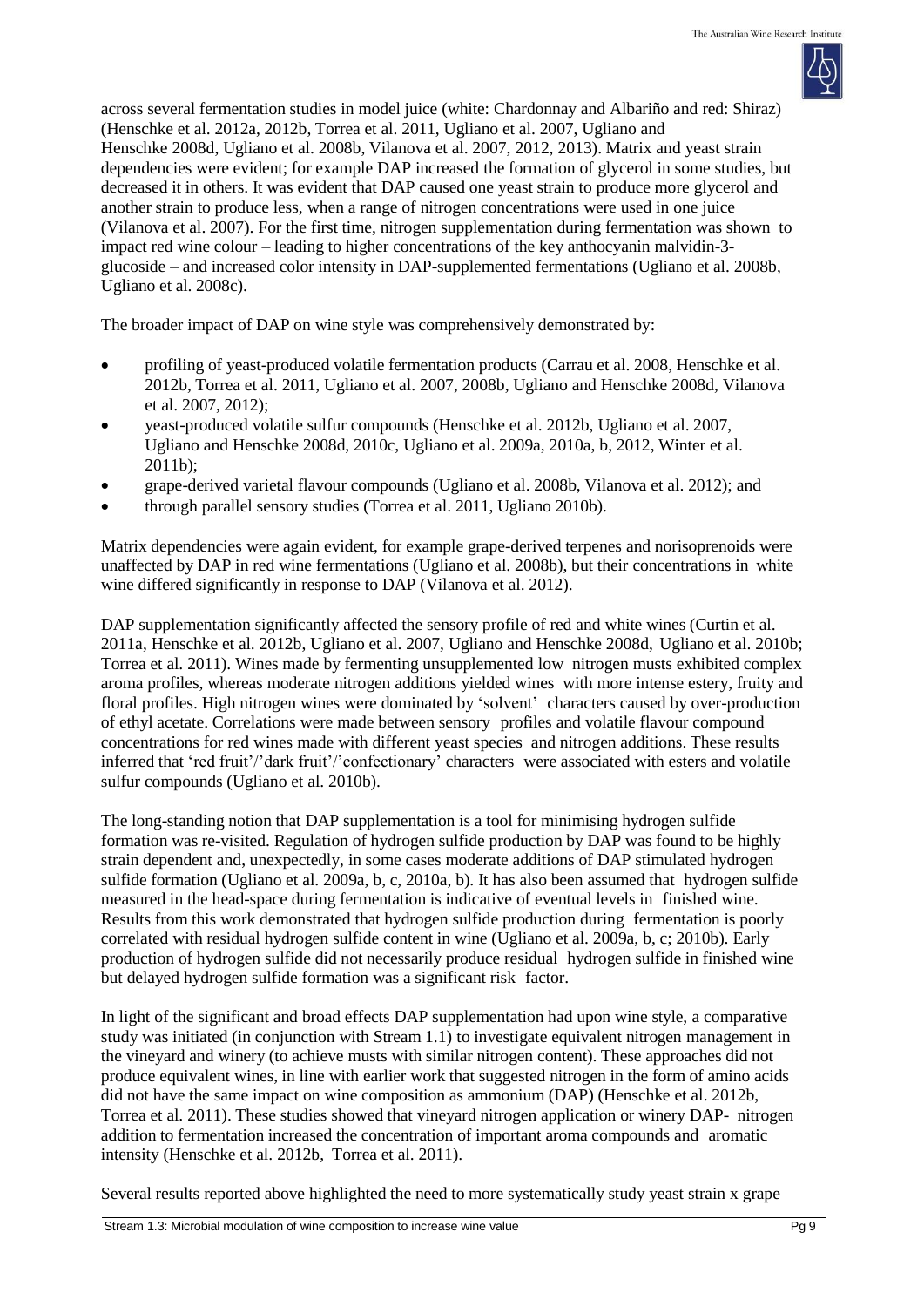juice matrix interactions. These studies initially focused on strain performance (reported in Stream 2.1), however subsequent profiling of volatile fermentation products in wines (made by different yeast strains in model grape juice) demonstrated that pH and potassium concentrations are also likely to affect wine style, in a strain dependent manner (reported in Stream 2.1).

Oxygen, as an important yeast nutrient, was investigated for its impact during white wine fermentation on resultant yeast flavour compound profiles. Supplementation of Chardonnay fermentations with oxygen and/or lipids altered the balance of higher alcohols, esters, and volatile fatty acids (Varela et al. 2012b). More detailed work, undertaken later, investigated timing and rate of oxygen supplementation. Preliminary results suggest that impact on volatile sulfur compounds in wine depends on must clarity and that oxygen use during fermentation decreased reductive characters in red wine. Further research to corroborate these observations is being conducted in AWRI Project 3.5.3, *Formation and fate of positive and negative sulfur compounds*.

A number of effects were observed while studying the impact of oxygen on fermentation performance (Schmidt et al. 2013). The exclusion of oxygen in fermentations of clarified white juice caused stuck fermentations. In the same study, the smallest oxygen addition during fermentation resulted in the maximal response in terms of fermentation performance – additional oxygen did not lead to increasingly rapid ferments. Further work on factors that impact on fermentation performance is being conducted in AWRI Project 3.2.3, *Defining the nutritional drivers of yeast performance and matching yeast to must*.

In separate but complementary work, the effect of oxygen addition during 'wild' or uninoculated fermentation was investigated. Unlike inoculated fermentations, exposure of 'wild' ferments to oxygen did not decrease the duration of fermentation. Rather, oxygen addition to the fermenting must supported a much larger population of non-*Saccharomyces* yeast, which survived until ferment completion, along with a significantly higher residual hydrogen sulfide content. In summary, management of reductive character with oxygen in fermentation appears to be complex and requires more extensive study, which is being conducted in AWRI Project 3.5.3, *Formation and fate of positive and negative sulfur compounds*.

### **7. Outcome and Conclusion:**

This stream aimed to develop yeast strains and fermentation management strategies for use by winemakers to modulate their wine styles. Positive and negative sensory characteristics that influence consumer liking were thus targeted, with guidance from consumer studies conducted in Stream 3.1. The stream also sought to provide winemakers with yeast strains that could be used to differentiate their wines, thereby adding value by facilitating 'premiumisation'.

A clear conclusion arising from research in this stream is that both yeast strains and fermentation management strategies involving nitrogen or oxygen have significant impacts upon wine style. The practical implications of this general conclusion are that while 'good wine is made in the vineyard', winemakers have multiple opportunities to shape their wine style before and during alcoholic fermentation.

# **Fundamental knowledge of yeast genes involved in flavour compound formation**

Generation of new knowledge in this stream concerning 'flavour-active' yeast genes provides a stronger base for rational yeast strain development. Furthermore, identification of new functions for genes associated with non-flavour-related cellular pathways enables generation of new hypotheses concerning the biological importance of flavour compound production.

Alteration of expression levels for three genes in the ergosterol biosynthesis pathway; *ERG3, ERG5,* and *ERG6,* revealed that yeast biosynthesis of sterols affects production of esters, higher alcohols, and volatile fatty acids.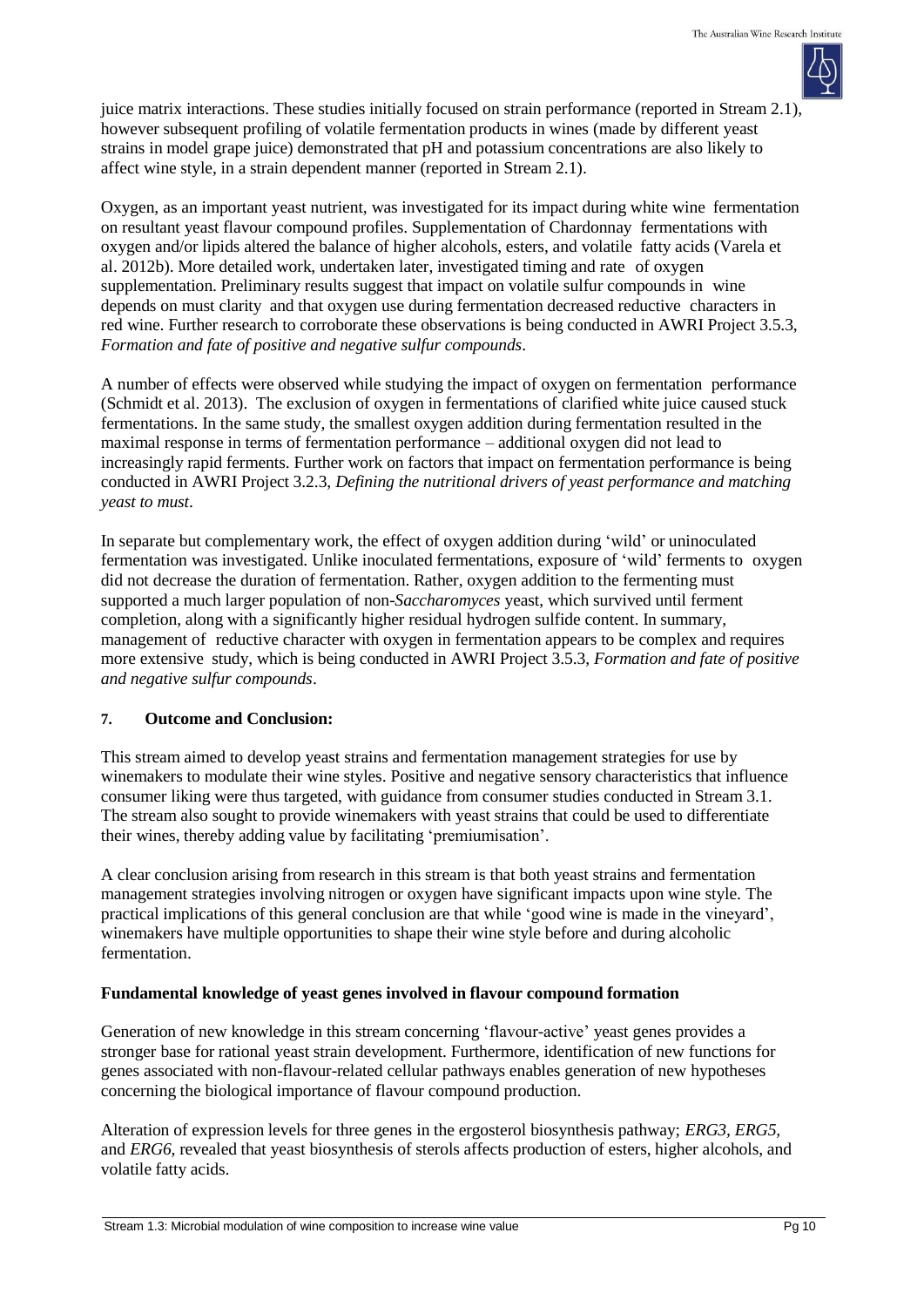

Release of the polyfunctional thiol 3MH from its cysteinylated precursor appears to be mediated by more than one CS-lyase enzyme. A self-cloned wine yeast overexpressing the native *S. cerevisiae* CSlyase encoding gene *STR3* could be used in the future, pending acceptation of this class of GM organism, to enhance formation of polyfunctional thiols.

It was established that the yeast vacuole plays a crucial role in release of 3MH from its glutathionated precursor, in addition to release of hydrogen sulfide from cysteine. Of particular importance in vacuolar 3MH release is the gene *ECM38*. For both, desirable and negative classes of volatile sulfur compounds, genes that regulate vacuolar biogenesis are critical. Uptake of glutathionated-3MH was confirmed to require expression of the membrane transporter encoding gene *OPT1* – inferred in prior research conducted elsewhere. Practical implications of knowledge linking polyfunctional thiol and hydrogen sulfide formation are that efforts to manage 'negative' sulfur compounds during fermentation are likely to impact on formation of 'positive' tropical thiols.

## **Development of non-GM yeast strains and co-inoculation strategies**

Methods to generate industry-ready wine yeast strains were successfully applied, in particular chemical mutagenesis and interspecies hybridisation. Adaptive evolution was trialled for the generation of non-GM low-alcohol yeast strains, but discontinued due to lack of success.

Co-inoculation was found to be an effective strategy for harnessing desirable traits of multiple yeast strains. Wine yeast blends Anchor Alchemy I and II were commercialised on the basis of coinoculation research in Sauvignon Blanc.

Mutagenesis, when coupled with comprehensive selection and screening strategies, yielded industryready wine yeast strains. Yeast characteristics successfully optimised in separate strains include reduced hydrogen sulfide and volatile acidity production, and enhanced ester production. Of these, three low-hydrogen sulfide strains were patented and commercialised as Maurivin Distinction, Advantage and Platinum, and received an innovation award at Intervitis Interfructa 2010.

Five interspecific wine yeast hybrid yeasts have been licensed to Mauri Yeast Australia for production as Active Dried Yeast (ADY); AWRI 1501 (*S. cerevisiae* x *S. paradoxus*), AWRI Fusion (*S. cerevisiae* x *S. cariocanus*); AWRI 1503 (*S. cerevisiae* x *S. kudriavzevii*); AWRI 1504 (*S. cerevisiae* x *S. mikatae*) and AWRI Cerebay (*S. cerevisiae* x *S. bayanus*) (Chambers et al. 2009, Bellon 2010, Bellon et al. 2011). Two are available now as active dried yeast – AWRI Fusion and AWRI 1503, while a third (AWRI Cerebay) is currently undergoing production optimisation ahead of commercial release. The yeast strain AWRI 1503 received a 'Commendation' award at SITEVI exhibition in 2007.

Interspecies hybrids were successfully adopted by Australian winemakers to produce high quality wines, for example Oliver's Taranga Small Batch 1856 Viognier 2007 (a blend of wines made from AWRI 1503 and AWRI Fusion) – rated 95/100 by Huon Hooke, and 2010 Dawson and James Chardonnay (made using AWRI Fusion) – rated 96/100 by James Halliday.

### **Development of novel yeast strains and strategies to reduce alcohol content of wine**

At the time this stream was initiated, it was uncertain when genetically modified wine yeast would be considered acceptable for wine production in Australia, thus GM and non-GM wine yeast that produced lower levels of ethanol were developed. The best GM and non-GM *S. cerevisiae* low- ethanol strains allow production of wine with  $2-3\%$  (v/v) less alcohol than standard wine yeast. These strains, however, produced wines with sensory defects due to production of off-flavours. An improved GM strain has been developed with some amelioration of sensory defects, providing a blueprint for further research to improve non-GM strains. In the shorter-term, a non-*Saccharomyces* yeast that can be used in sequential inoculation and yields wine with approximately  $1\%$  (v/v) less alcohol is a suitable candidate for commercialisation, contingent upon successful completion of pilot-scale trials and sensory evaluation of resultant wines.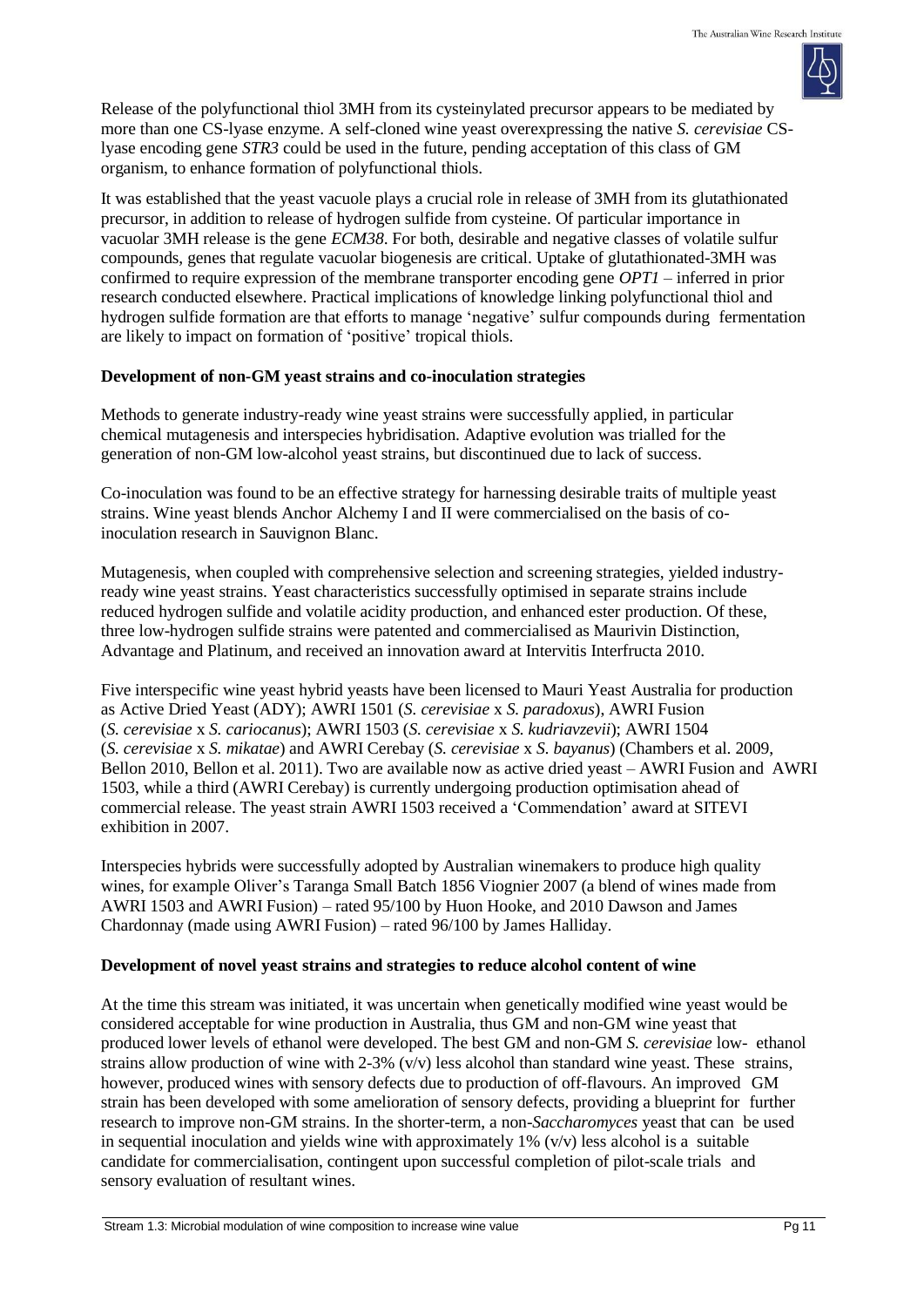# **Development of fermentation management strategies to ensure reliable fermentation**

Whilst the primary objective of fermentation management is to avoid stuck and sluggish fermentations, consideration of impact on wine style provides winemakers with additional options to vary wine style and to respond to changing market demands.

Management of fermentation nitrogen strongly modulates wine composition and aroma profile and style in both red and white wines.

The demonstrated impacts of DAP on wine style strongly suggest that grape must nitrogen should be measured routinely, and evidence based additions of DAP should be made only where required rather than as 'blanket additions'.

# **Options for management of volatile acidity**

A strength of this stream is that through parallel research efforts it has delivered multiple avenues to meet particular targets, such as minimising volatile acidity produced during fermentation. In addition to the previously mentioned successful mutagenesis strategy, several interspecies hybrids generated also produce lower levels of volatile acidity. Also, YAN measurement and targeted DAP additions will enable winemakers to minimise this fault on the basis that moderate YAN levels decrease volatile acidity production, whereas excessive DAP additions cause higher levels. Furthermore, low grape juice pH and potassium concentration have been established as stress conditions that cause yeast to produce more volatile acidity. The wine industry is now in a position to mitigate these risk factors through choice of yeast and appropriate fermentation management.

# **8. Recommendations:**

Knowledge of novel genes with roles in the formation of various flavour compounds can best be utilised by a combination of approaches to new yeast strain development. Large-scale genome sequencing will, amongst other things, facilitate identification of novel gene variants (alleles). Bioinformatic analyses of variants and subsequent functional analysis of promising variants will generate markers for use in yeast breeding. Alternatively, chemical mutagenesis and selection strategies could be devised to target genes known to affect flavour compound formation (to be addressed in Project 3.2.2 of the AWRI's 2013-2018 R,D&E plan).

Specific applications that could draw upon knowledge generated in this stream include: development of novel yeast strains that overexpress *ERG* genes, and selection of yeast strains with altered vacuolar biogenesis with consequent modifications to volatile sulfur compound formation. An additional embodiement of knowledge concerning the link between sterol biosynthesis and flavour compound formation could take the form of advice to winemakers concerning yeast rehydration practices (to be addressed in Project 3.2.2 of the AWRI's 2013-2018 R,D&E plan).

Some practices, such as use of specific nutrients favour yeast sterol fortification which could reasonably be expected to influence wine flavour, but require further research to validate any changed practices (to be addressed in Project 3.2.3 of the AWRI's 2013-2018 R,D&E plan).

The development of information for winemakers concerning yeast stress responses will be based on knowledge of the link between *YAP1*, an oxidative stress regulatory gene, and volatile acidity production, along with the demonstration that low pH/low potassium stress leads to higher volatile acidity production.. The implications of yeast stress on wine style are currently poorly recognised and enhanced awareness would undoubtedly lead to reduced (avoidable) wine quality loss due to poor fermentation management (to be addressed in Projects 3.2.2, 3.2.3 and 4.2.1 in the AWRI's 2013-2018 R,D&E plan).

Some of novel strain-development strategies devised in this stream, used to generate 'proof-ofconcept' wine yeast strains, are yet to deliver commercialisable products. For example, novel ester modulating strains, potentially unuseable in their own right, are currently being trialled in co-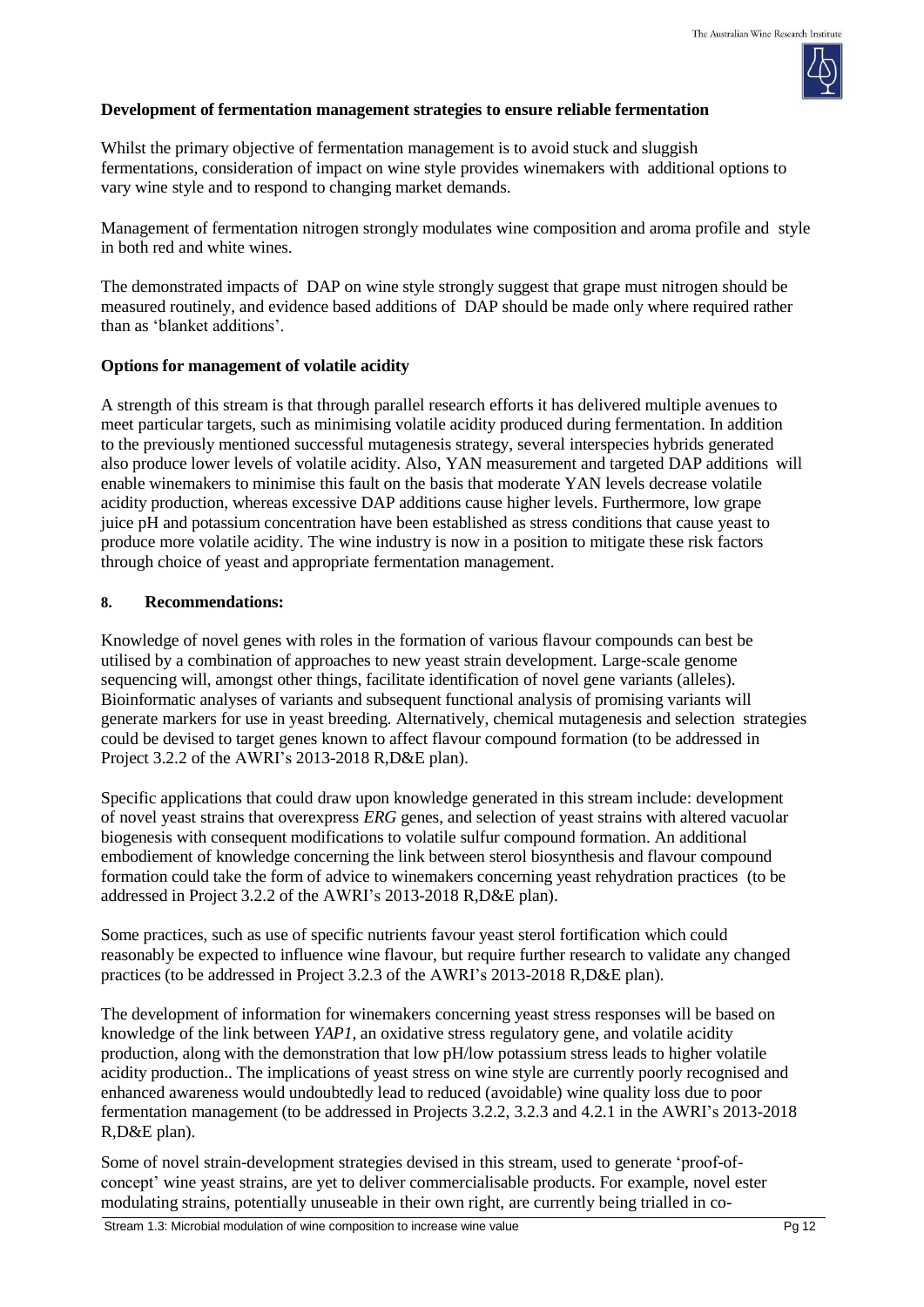

inoculations to evaluate their application in a red variety. In some cases, optimisation of a single trait is insufficient to generate sufficient interest from yeast suppliers to proceed to commercialisation, an example being low-volatile acidity production. Targeted breeding to combine low-volatile acidity with other valued trait(s) (such as low-hydrogen sulfide production) might be a suitable path to capture the value of this work (to be addressed in Project 3.2.2 of the AWRI's 2013-2018 R,D&E plan). In other cases, generated strains are incompatible with supplier commercialisation pipelines. Interspecies hybrids have a reputation for being more challenging to optimise for production than standard wine yeasts. A pragmatic solution would be to ensure that any novel interspecies hybrids are made in parallel using multiple *S. cerevisiae* parental strains, thereby minimising the risk in upscaling their production, enhancing the likelihood of novel strains being made available sooner under favourable conditions for Australian winemakers (to be addressed in Projects 3.2.2 and 4.2.1 of the AWRI's 2013- 2018 R,D&E plan).

Novel GM and non-GM low-ethanol yeast strains represent a highly valuable portfolio. Further research to optimise their flavour profiles will be essential for their eventual application by Australian winemakers. Similarly, the promising non-*Saccharomyces* yeast strain that can be used in sequential inoculation to yield lower alcohol wine requires comprehensive sensory validation. Making such a yeast strain available to Australian winemakers would require a commercialisation partner with experience in the production of non-*Saccharomyces* yeasts (to be addressed in Projects 3.3.1 and 4.2.1 in the AWRI's 2013-2018 R,D&E plan).

The broader impacts of fermentation management, including nutritional supplementation, upon wine style have been continuously communicated to winemakers via roadshows and industry publications. Nonetheless, on-going extension activities and the incorporation of new content will provide winemakers with a more comprehensive insight into fermentation management options, and further reinforce the importance of proactive fermentation management to ensure desirable wine style outcomes (to be addressed in Projects 4.1.1, 4.1.3 and 4.1.4 in the AWRI's 2013-2018 R,D&E plan).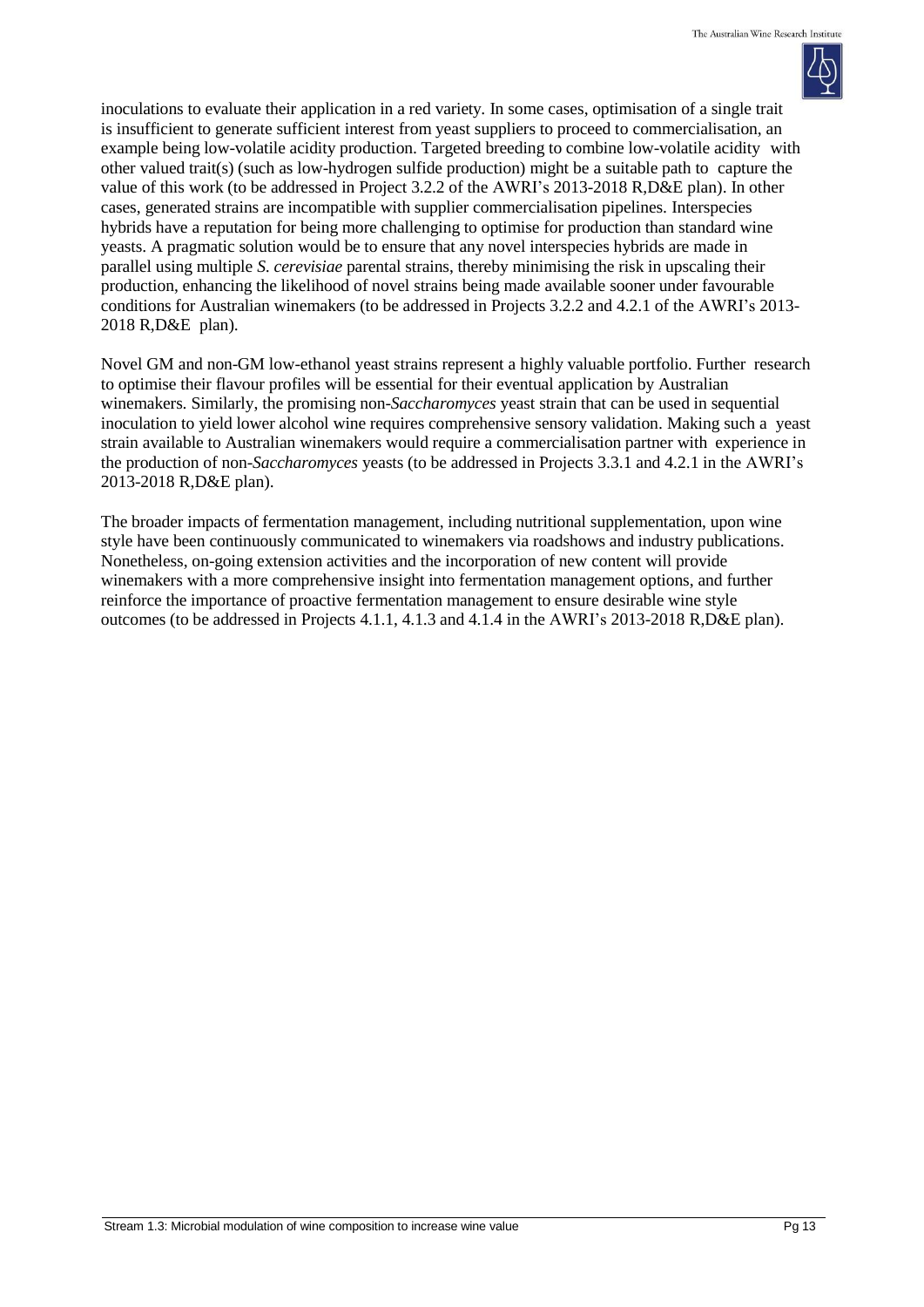

#### **9. Budget reconciliation:**

| <b>Financial Year</b> | Receipts / Income <sup>O</sup> | Outgoings / Expenditure <sup>@</sup> |
|-----------------------|--------------------------------|--------------------------------------|
| Year 1: 2006/2007     | \$1,151,980                    | \$1,151,980                          |
| Year 2: 2007/2008     | \$1,143,433                    | \$1,143,433                          |
| Year 3: 2008/2009     | \$1,269,648                    | \$1,269,648                          |
| Year 4: 2009/2010     | \$1,191,633                    | \$1,191,633                          |
| Year 5: 2010/2011     | \$1,204,883                    | \$1,204,883                          |
| Year 6: 2011/2012     | \$1,447,017                    | \$1,447,017                          |
| Year 7: 2012/2013     | \$1,528,767                    | \$1,528,767                          |
| <b>TOTAL</b>          | \$8,937,361                    | \$8,937,361                          |

 Note that the GWRDC – AWRI Investment Agreement budget was established and approved at an aggregate level, with variances to budget (i.e. annual overspends and underspends) reported and considered at that same aggregate (i.e. whole of agreement) level. The receipts / income relating to a Stream for any year therefore equate to the outgoings / expenditure within that Stream for that year, as any variances between total Investment Agreement funding received and total funds expended were considered at the whole of Agreement rather than individual Stream level.

Includes a pro-rated share of Theme 5 *Executive management and administration*.

|           | I hereby certify that this statement is true and accurate. |       |
|-----------|------------------------------------------------------------|-------|
|           | 1/2                                                        |       |
| Chris Day | Group Manager - Corporate Services 29/11/2013              |       |
| Name:     | Title:                                                     | Date: |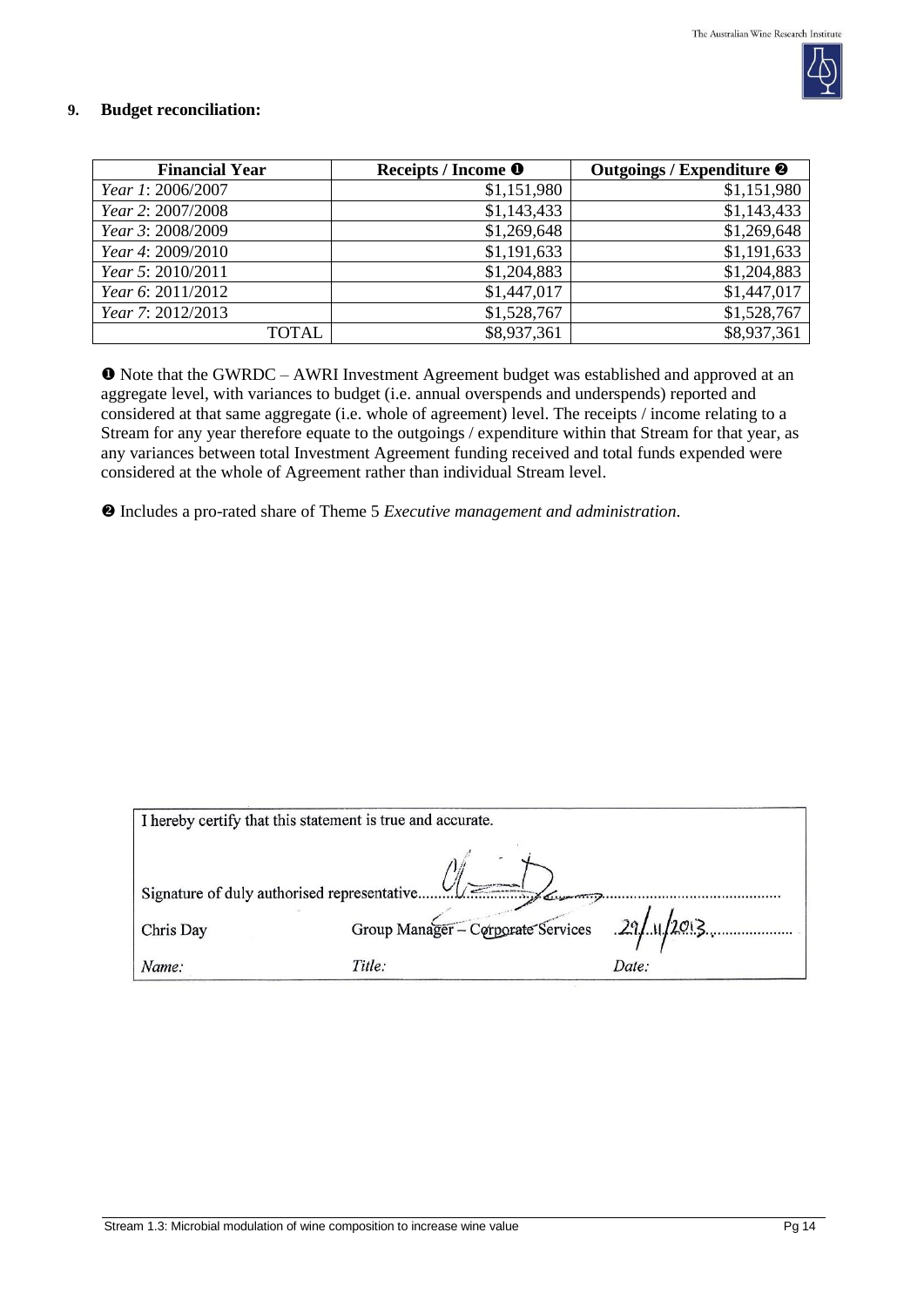#### **10. References**

The AWRI's R,D&E plan 2013-2018; [http://www.awri.com.au/about\\_the\\_awri/rde-plan/](http://www.awri.com.au/about_the_awri/rde-plan/) Bellon,

J.R., Rose, L., Currie, B., Ottawa, J., Bell, S., Mclean, H., Rayment, C., Treacher, C., Henschke, P. (2008) Summary from the 'Winemaking with non-conventional yeasts' workshops, 13th AWITC. 2008. Australian and New Zealand Grapegrower and Winemaker*,* 528: 72-77.

Bellon, J.R. (2010) Generating interspecific wine yeast hybrids for funky wines. Microbiology Australia*,* 31 (2): 86-88.

Bellon, J.R., Eglinton, J.M., Siebert, T.E., Pollnitz, A.P., Rose, L., de Barros Lopes, M., Chambers, P.J. (2011) Newly generated interspecific wine yeast hybrids introduce flavor and aroma diversity to wines. Applied Microbiology and Biotechnology, 91(3): 603-612.

Bellon, J.R., Schmid, F., Capone, D.L., Dunn, B.L., Chambers, P.J. (2013) Introducing a new breed of wine yeast: Interspecific hybridisation between a commercial *Saccharomyces cerevisiae* wine yeast and *Saccharomyces mikatae*'. PLoS One*,* 8(4): e62053.

Bindon, K., Varela, C.A., Kennedy, J., Holt, H.E., Herderich, M.J. (2013) Relationships between harvest time and wine composition in *Vitis vinifera* L. cv. Cabernet Sauvignon 1. Grape and wine chemistry. Food Chemistry*,* 138: 1696-1705.

Bizaj, E., Cordente, A.G., Bellon, J.R., Raspor, P., Curtin, C.D., Pretorius, I.S. (2012) A breeding strategy to harness flavor diversity of *Saccharomyces* interspecific hybrids and minimize hydrogen sulphide production. (2012) FEMS Yeast Research*,* 12: 456-465.

Capone, D.L., Sefton, M.A., Hayasaka, Y., Jeffery, D.W. (2010) Analysis of precursors to wine odorant 3-mercaptohexan-1-ol using HPLC-MS/MS: resolution and quantitation of diastereomers of 3- S-cysteinylhexan- 1-ol and 3-S-glutathionylhexan-1-ol. Journal of Agricultural and Food Chemistry 58(3): 1390-1395.

Carrau, F.M., Medina, K., Farina, L., Boido, E., Henschke, P.A., Dellacassa, E. (2008) Production of fermentation aroma compounds by *Saccharomyces cerevisiae* wine yeasts: effects of yeast assimilable nitrogen on two model strains. FEMS Yeast Research*,* 8: 1196-1207.

Chambers, P.J., Bellon, J., Schmidt, S., Varela, C.A., Pretorius, I.S. (2009) Non-GM approaches to isolating and generating novel yeasts for industrial applications. Kunz, G., Satyanarayana, T. (eds) Yeast Biotechnology: Diversity and Applications. pp. 433-457.

Contreras, A., Hidalgo, C., Henschke, P.A., Chambers, P.J., Curtin, C., Varela, C. (2013) Evaluation of non-Saccharomyces yeast for the reduction of alcohol content in wine. Applied and Environmental Microbiology. *Manuscript submitted for publication –information available on request.*

Cordente, A.G., Heinrich, A., Pretorius, I.S., Swiegers, J.H. (2009) Isolation of sulfite reductase variants of a commercial wine yeast with significantly reduced hydrogen sulfide production. FEMS Yeast Research, 9(3): 446-459.

Cordente, A., Curtin, C.D., Henschke, P.A., Chambers, P., Pretorius, I. (2011) Steering clear of sulfidic smells in the cellar. Australian and New Zealand Grapegrower and Winemaker, 574: 81-87.

Cordente, A.G., Cordero-Bueso, G., Pretorius, I.S., Curtin, C. (2012a) Novel wine yeast with mutations in *YAP1* that produce less acetic acid during fermentation. FEMS Yeast Research*,* 13(1): 62-73.

Cordente, A.G., Curtin, C., Varela, C.A., Pretorius, I.S. (2012b) Flavour-active wine yeasts. Applied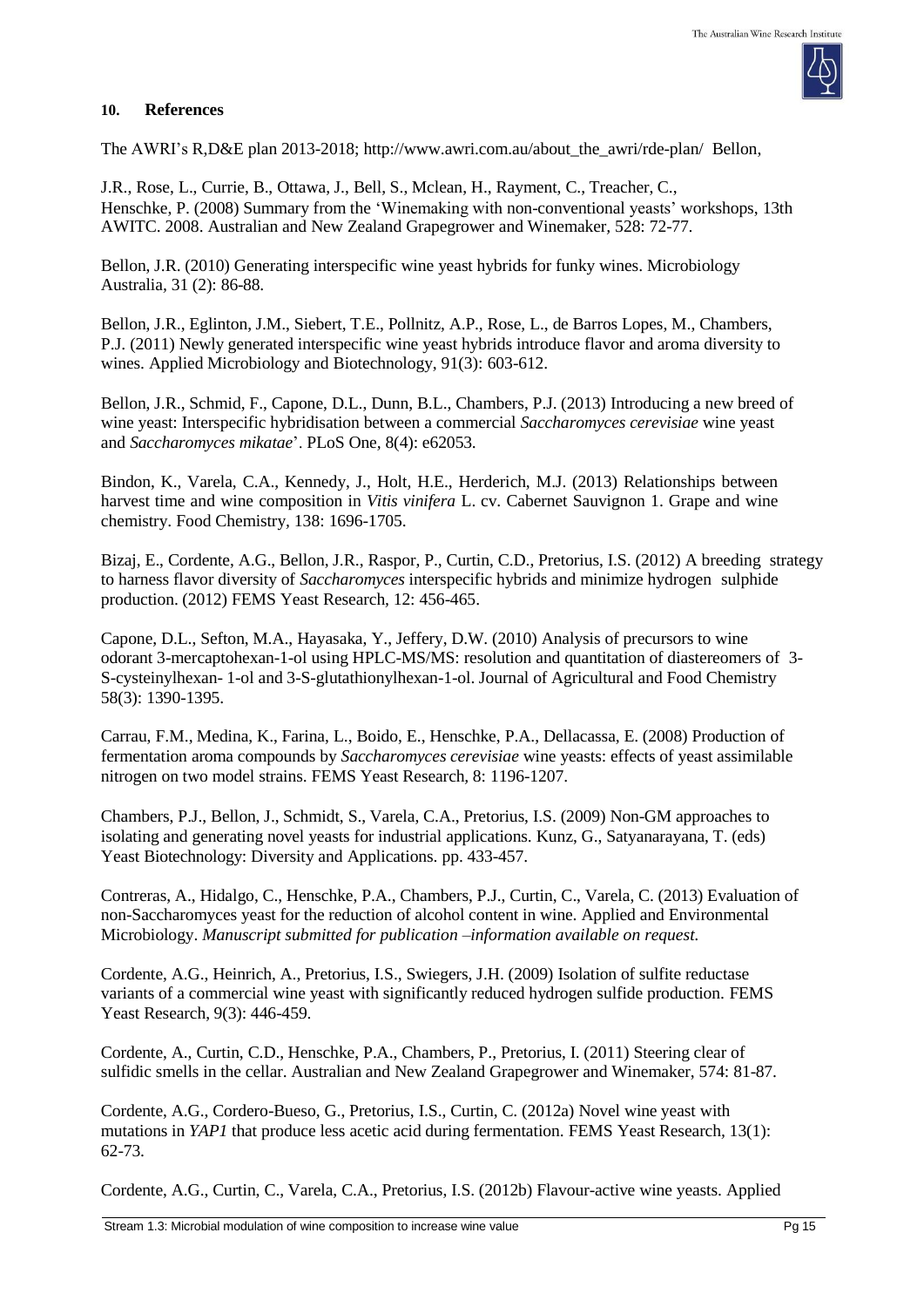

Microbiology and Biotechnology, 96: 601-618.

Coulter, A.D., Stockley, C.S., Varela, C.A., Francis, I.L., Chambers, P.J., Henschke, P.A., Dry, P.R., Gawel, R., Muhlack, R.A. (2010) Reducing alcohol levels in wine. Technical Review*,* 186: 11-15.

Curtin, C.D., Travis, B., Osidacz, P., Kieviet, R., Bramley, B., Francis, I.L. (2009) Yeast modulation of cool-climate Chardonnay sensory profiles and consumer preferences. Proceedings of Les XXIes Entretiens Scientifiques Lallemand, 24 April 2009, Geisenheim, Germany, pp 7-12.

Curtin, C.D., Bellon, J.R., Bartowsky, E.J., Henschke, P.A., Chambers, P.J., Herderich, M.J., Pretorius, I.S. (2011b) Harnessing AWRI's yeast and bacterial research to shape 'next-gen' Chardonnay Part 1: 'Wild' and 'non-conventional' yeast. Wine and Viticulture Journal*,* 26(1):15-20.

Curtin, C.D., Bellon, J.R., Bartowsky, E.J., Henschke, P.A., Chambers, P.J., Herderich, M.J., Pretorius, I.S. (2011a) Harnessing AWRI's yeast and bacterial research to shape 'next-gen' Chardonnay Part 2: Influence of yeast, nutritional management and malolactic fermentation. Wine and Viticulture Journal*,* 26(2):15-24.

Curtin, C.D., Cordente, T. (2013) Flavour-active wine yeasts: little things that have a big impact, Australia and New Zealand Grapegrower and Winemaker, 589: 54-56.

Henschke, P.A., Varela, C.A., Schmidt, S., Siebert, T.E., Kalouchova, R., Curtin, C.D., Francis, I.L., Torrea, D., Ancin-Azpilicueta, C., Vilanova, M., Ugliano, M. (2012a) ALBARIÑO – CHARDONNAY: Modulating wine style with DAP. Practical Winery and Vineyard 33(3): 14-22.

Henschke, P.A., Varela, C.A., Schmidt, S., Torrea, D., Vilanova, M., Siebert, T.E., Kalouchova, R., Ugliano, M., Ancin-Azpilicueta, C., Curtin, C.D., Francis, I.L. (2012b) Modulating wine style with DAP: case studies with Albariño and Chardonnay. Australia and New Zealand Grapegrower and Winemaker*,* 581: 57-58, 60-63.

Holt, H.E., Cozzolino, D., McCarthy, J., Abrahamse, C., Holt, S., Solomon, M., Smith, P.A., Chambers, P.J., Curtin, C.D. (2013) Influence of yeast strain on Shiraz wine quality indicators. International Journal of Food Microbiology, 165: 302-311.

Holt, S., Cordente, A.G., Williams, S.J., Capone, D.L., Jitjaroen, W., Menz, I.R., Curtin, C., Anderson, P.A. (2011). Engineering *Saccharomyces cerevisiae* to release 3-mercaptohexan-1-ol during fermentation through overexpression of an *S. cerevisiae* gene, *STR3*, for iImprovement of wine aroma. Applied Environmental Microbiology, *77*(11): 3626–3632.

Holt, S., Cordente, A.G., Curtin, C. (2012) *Saccharomyces cerevisiae STR3* and yeast cystathionine βlyase enzymes: The potential for engineering increased flavor release. Bioengineered Bugs, 3(3): 178– 180.

Kievet, R., Cordente, A.G., Swiegers, J.H., Curtin, C. (2010) Saccharomyces cerevisiae genes involved in membrane stability modulkate accumulation of flavor compounds during fermentation. Blair, R.J., Lee, T., Pretorius, I.S. (eds.) The 14th Australian Wine Industry Technical Conference, Adelaide, South Australia. The Australian Wine Industry Technical Conference Inc., Adelaide, South Australia: 289.

King, E.S., Curtin, C.D., Francis, I.L., Swiegers, J.H., Bastian, S.E.P., Pretorius, I.S. (2008a) Yeast coinoculation influences flavour and consumer preference of Sauvignon Blanc wines. Australian and New Zealand Grapegrower and Winemaker*,* 538: 96-101.

King, E.S., Swiegers, J.H., Travis, B., Francis, I.L., Bastian, S.E.P., Pretorius, I.S. (2008b) Coinoculated fermentations using *Saccharomyces* yeasts affect the volatile composition and sensory properties of *Vitis vinifera* L. cv. Sauvignon Blanc wines. Journal of Agricultural and Food Chemistry, 56(22): 10829-10837.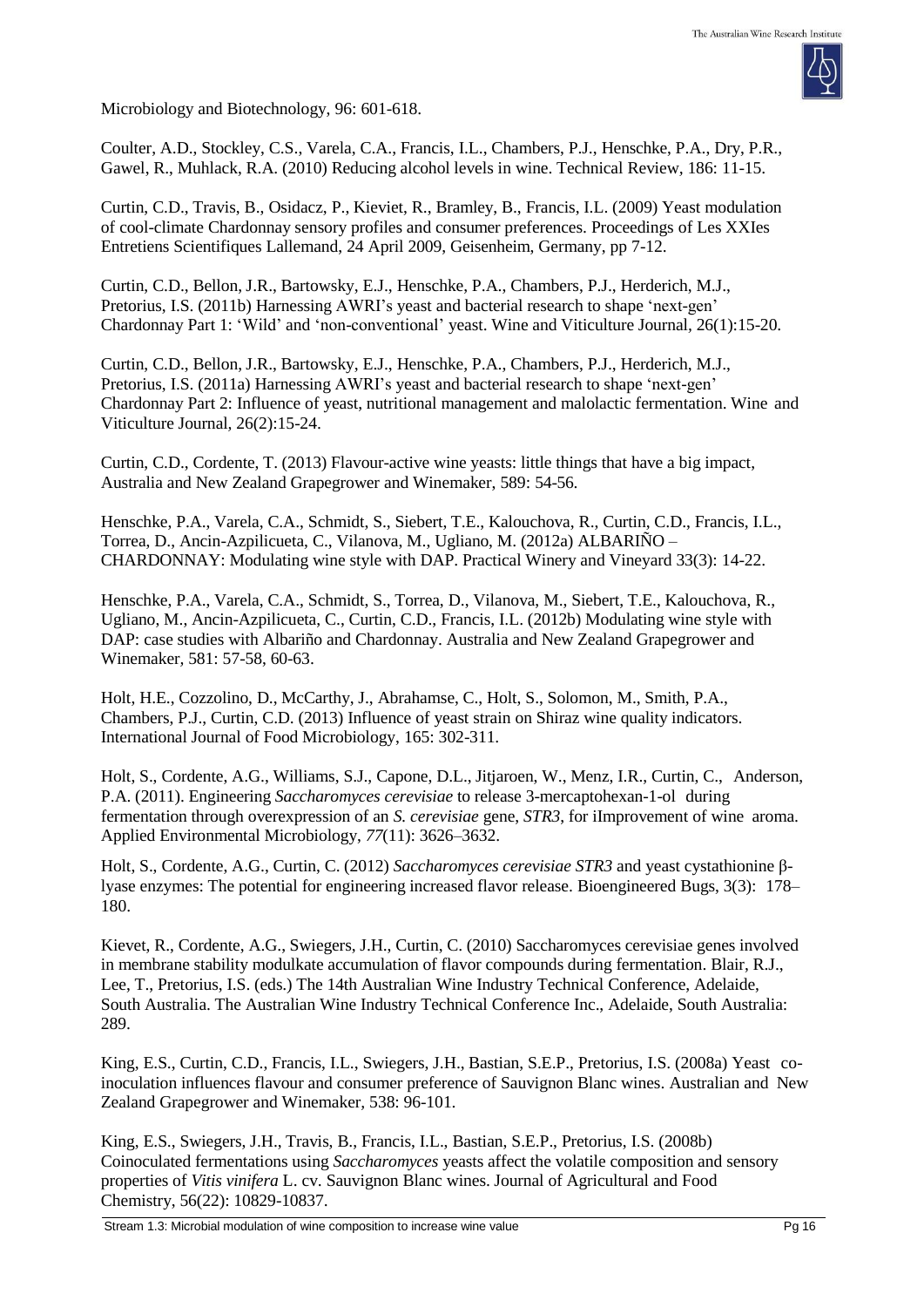

King, E., Curtin, C., Francis, L., Swiegers, H., Pretorius, S., Bastian S. (2010a) Are yeast-derived flavour differences in young Sauvignon Blanc wines retained after a period of bottle age? Australian and New Zealand Grapegrower and Winemaker*,* 557(a):60-68.

King, E.S., Kievit, R.L., Curtin, C., Swiegers, J.H., Pretorius, I.S., Bastian, S.E.P., Francis, I.L. (2010b) The effect of multiple yeasts co-inoculations on Sauvignon Blanc wine aroma composition, sensory properties and consumer preference. Food Chemistry, 122(3): 618-626.

King, E.S., Francis, I.L., Swiegers, J.H., Curtin, C. (2011a) Yeast strain-derived sensory differences are retained in Sauvignon blanc wines after extended bottle storage. American Journal of Enology and Viticulture, 62(3): 366-370.

Kutyna, D., Varela, C.A., Henschke, P.A., Chambers, P.J., Stanley, G.A. (2010) Microbiological approaches to lowering ethanol concentration in wine. Trends in Food Science and Technology, 21(6): 293-302.

Kutyna, D.R., Varela, C.A., Stanley, G.A., Borneman, A.R., Henschke, P.A., Chambers, P.J. (2012) Adaptive evolution of *Saccharomyces cerevisiae* to generate strains with enhanced glycerol production. Applied Microbiology and Biotechnology, 93(3): 1175–1184.

Molina, A.M., Swiegers, J.H., Varela, C.A., Pretorius, I.S., Agosin, E. (2007) Influence of wine fermentation temperature on the synthesis of yeast-derived volatile aroma compounds. Applied Microbiology and Biotechnology, 77(3): 675-687.

Molina, A.M., Guadalupe, V., Varela, C.A., Swiegers, J.H., Pretorius, I.S., Agosin, E. (2009) Differential synthesis of fermentative aroma compounds of two related commercial wine yeast strains. Food Chemistry, 117(2): 189-195.

Schmidt, S.A. Day, M.P., Kolouchova, R., Smith, P.A., Henschke, P.A. (2013) Manipulation of wine volatile aroma profiles in white wine through the use of oxygen during grape processing and fermentation. The 15th Australian Wine Industry Technical Conference, Sydney, New South Wales. The Australian Wine Industry Technical Conference Inc., Adelaide, South Australia. *Unpublished material – information available on request.*

Schmidt, S.A., Jacob, S.S., Ahn, S.B., Rupasinghe, T., Krömer, J.O., Khan, A., Varela, C., (2012) Two strings to the systems biology bow: co-extracting the metabolome and proteome of yeast. Metabolomics DOI:10.1007/s11306-012-0437-1: 1-16.

Stockley, C.S., Varela, C.A., Coulter, A.D., Dry, P.R., Francis, I.L., Muhlack, R.A., Pretorius, I.S. (2011) Controlling the highs and lows of alcohol in wine. Wine, Types, Production & Health*.* Nova Publishers, pp 281-299.

Swiegers, J.H., Pretorius, I.S. (2007) Modulation of volatile sulfur compounds by wine yeast. Applied Microbiology and Biotechnology, 74(5): 954-960.

Swiegers, J.H., Saerens, S.M.G., Pretorius, I.S. (2008) The development of yeast strains as tools for adjusting the flavor of fermented beverages to market specifications. Frenkel, D.H., Belanger, F. (eds) Biotechnology in Flavour Production, Blackwell Publishing, Oxford, UK, pp 1–55.

Swiegers, J.H., Kievit, R.L., Siebert, T., Lattey, K.A., Bramley, B.R., Francis, I.L., King, E.S., Pretorius, I.S. (2009) The influence of yeast on the aroma of Sauvignon Blanc wine. Food Microbiology, 26(2): 204-211.

Torrea, D., Varela, C.A., Ugliano, M., Ancin-Azpilicueta, C., Francis, I.L., Henschke, P.A. (2011) Comparison of inorganic and organic nitrogen supplementation of grape juice - effect on volatile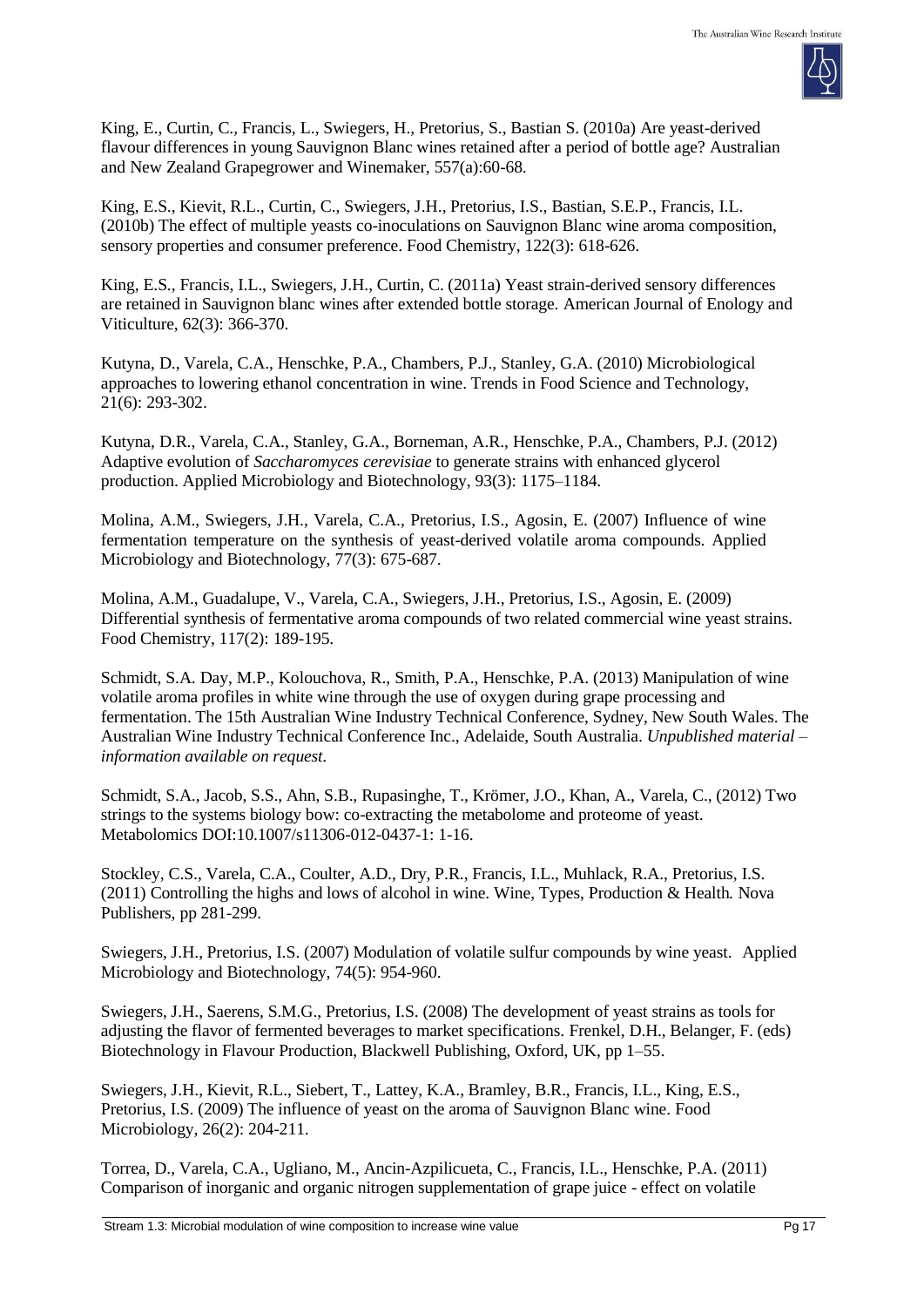

composition and aroma profile of a Chardonnay wine fermented with *Saccharomyces cerevisiae*. Food Chemistry 127(3): 1072-1083.

Ugliano, M., Henschke, P.J., Herderich, M.J., Pretorius, I.S. (2007) Nitrogen management is critical for wine flavour and style. Australian and New Zealand Wine Industry Journal 22(6): 24–30.

Ugliano, M., Henschke, P.A., Herderich, M.J., Pretorius, I.S. (2008c) Nitrogen management – critical for wine flavor and style. Practical Winery and Vineyard (May/June), 6-25.

Ugliano, M., Siebert, T.E., Mercurio, M., Capone, D.L., Henschke, P.A. (2008b) Volatile and color composition of young and model-aged Shiraz wines as affected by diammonium phosphate supplementation before alcoholic fermentation. Journal of Agricultural and Food Chemistry, 56(19): 9175–9182.

Ugliano, M., Henschke, P.A. (2008d) DAP supplementation of a low yeast assimilable nitrogen (YAN) must and impact on aroma volatiles and colour composition of Shiraz wines – a preliminary study. Technical Review 174: 7-11.

Ugliano, M., Fedrizzi, B., Siebert, T.E., Travis, B., Magno, F., Versini, G., Henschke, P.A. (2009a) Effect of nitrogen supplementation and *Saccharomyces* species on hydrogen sulfide and other volatile sulfur compounds in Shiraz fermentation and wine. Journal of Agricultural and Food Chemistry 57: 4948-4955.

Ugliano, M., Winter, G., Coulter, A.D., Henschke, P.A. (2009b) Practical management of hydrogen sulfide during fermentation – an update. Australian and New Zealand Grapegrower Winemaker*,* 545: 30- 38.

Ugliano, M., Winter, G., Coulter, A.D., Henschke, P.A. (2009c) Practical management of hydrogen sulfide during fermentation – an updated overview according to recent studies on red wine fermentation. Technical Review*,* 180: 17-25.

Ugliano, M., Travis, B., Siebert, T.E., Francis, I.L., Henschke, P.A. (2010b) Volatile composition and sensory properties of Shiraz wines as affected by nitrogen supplementation and yeast strain: rationalizing nitrogen modulation of wine aroma. Journal of Agricultural and Food Chemistry 58: 12417-12425.

Ugliano, M., Henschke, P.A. (2010c) Comparison of three methods for accurate quantification of hydrogen sulphide during fermentation. Analytical Chimica Acta, 660: 87-91.

Ugliano, M., Kolouchova, R., Henschke, P.A.(2010a) Occurrence of hydrogen sulfide in wine and in fermentation: influence of yeast strain and supplementation of yeast available nitrogen. Journal of Industrial Microbiology and Biotechnology 38: 423-429.

Ugliano, M., Henschke, P.A., Waters, E.J. (2012) Fermentation and post-fermentation factors affecting odor-active sulfur compounds during wine bottle storage. Qian, M.C., Shellhammer, T.H. (eds) Flavor Chemistry of Wine and Other Alcoholic Beverages. ACS Symposium Series Vol. 1104. American Chemical Society: Washington, DC, pp. 189-200.

Varela, C.A., Chambers, P.J., Coulter, A.D., Dry, P.R., Francis, I.L., Gawel, R., Muhlack, R.A., Henschke, P.A., Stockley, C.S., Herderich, M.J., Pretorius, I.S. (2010a) Controlling the highs and the lows of alcohol in wine. Australian and New Zealand Wine Industry Journal*,* 25(4): 14-19.

Varela, C.A., Kutyna, D., Henschke, P.A., Stanley, G.A., Chambers, P.J. (2010b) Generating wine yeasts that reduce alcohol content in wines. Blair, R.J., Lee, T., Pretorius, I.S. (eds.) The 14th Australian Wine Industry Technical Conference, Adelaide, South Australia. The Australian Wine Industry Technical Conference Inc., Adelaide, South Australia: 201-203.